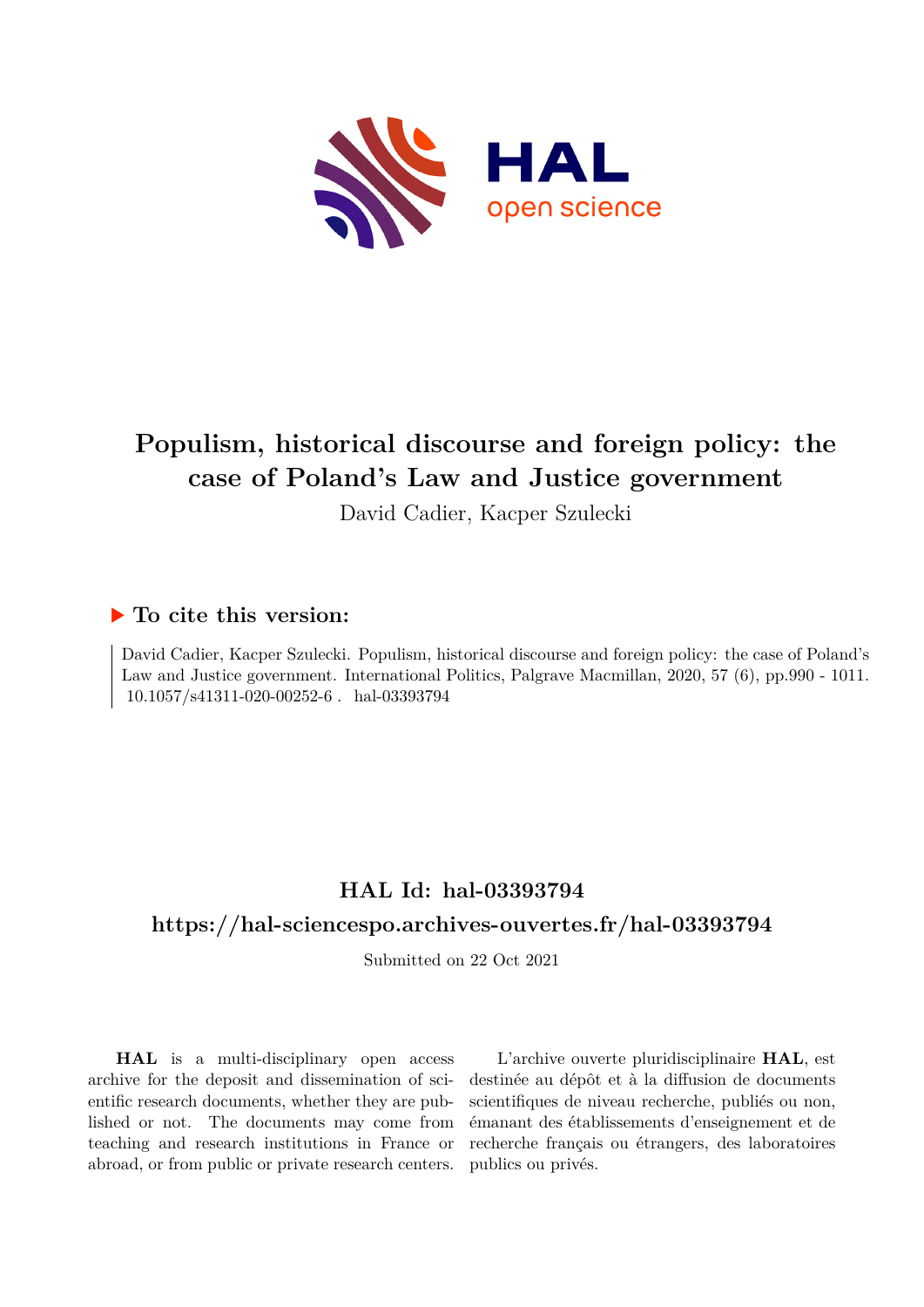# **Populism, Historical Discourse, and Foreign Policy: the case of Poland's Law and Justice Government**

*David Cadier<sup>1</sup> and Kacper Szulecki<sup>2</sup>*

Accepted Author's Manuscript. Published version :

Cadier, D., Szulecki, K. 'Populism, historical discourse and foreign policy: the case of Poland's Law and Justice government'. *International Politics* 57 (6), 990–1011 (2020).

https://link.springer.com/article/10.1057%2Fs41311-020-00252-6

### **Introduction**

As made explicit in the words of President Andrzej Duda upon entering office, the populist Law and Justice party (*Prawo i Sprawiedliwość* - PiS) came to power with the intention both to "bring necessary corrections" to Poland's foreign policy (Duda 2015a) and to "fight for historical truth in [its] relations with [its] neighbours" through an "active historical policy" (Duda 2015b). These two undertakings have been pursued in parallel and have affected one another. Since the party won an absolute majority in the legislatives elections of 2015 and took the reins of executive power, the historical policy of the PiS government has had, indeed, direct and indirect implications for the country's foreign policy and diplomatic relations.

This is most visible in relation to two of Poland's immediate neighbors, namely Germany and Ukraine, as well as the diplomatic repercussions of the adoption of the IPN Act amendment (also dubbed the "Holocaust law" abroad). The PiS leadership has often resorted to anti-German rhetoric in political and historical debates while Polish-Ukrainian bilateral relations have deteriorated over historical memory. This contrasts not just with the policies and discourse of the previous government (Civic Platform, *Platforma Obywatelska* - PO), but also more profoundly with what had constituted Poland's foreign policy tradition since 1989. The geopolitical and ontological project of the 'Return to Europe', which has for long been seen as going through Germany, and the strategic project of seeing Ukraine integrated in Euro-

<sup>&</sup>lt;sup>1</sup> Sciences Po-CERI, Paris, France. Corresponding author: david.cadier@gmail.com. David Cadier has received funding from the European Union's Horizon 2020 Research and Innovation Programme under Grant No. 769886.

<sup>&</sup>lt;sup>2</sup> University of Oslo, Norway.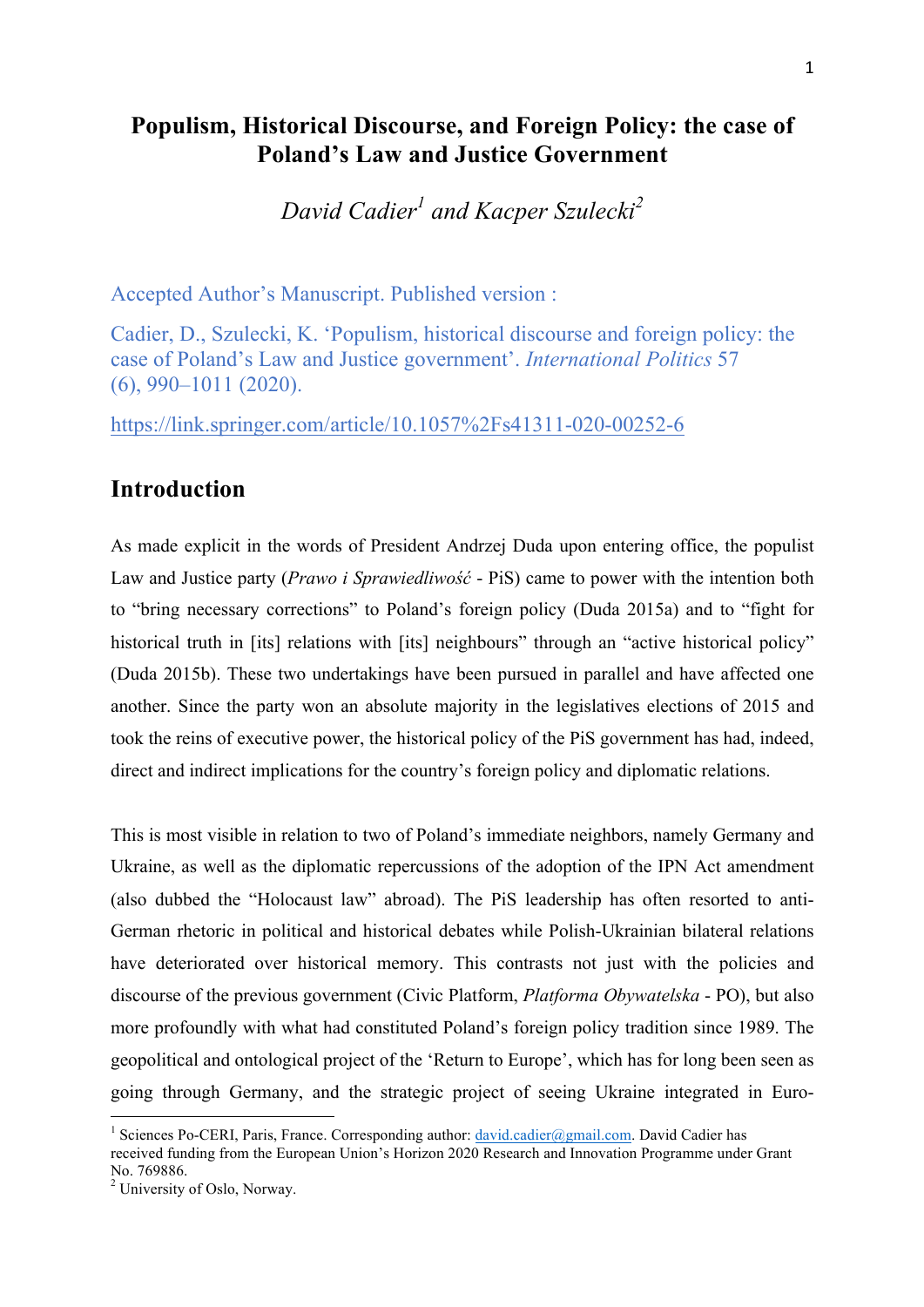Atlantic structures have constituted, since 1989, crucial vectors in Poland's foreign policy tradition (Kuzniar 2009; Zając 2016). But in castigating Germany's politico-cultural hegemony in Europe, and going as far differentially emphasizing Poland's 'Easterness' in that context, and by threatening Ukraine of blocking or delaying its (hypothetical) future accession to the EU, the PiS government appears ready to discard – rhetorically at least – both vectors when put in the balance against memory politics.

How profound are these apparent shift and how are they linked to PiS posture on memory politics? What characterizes – and is distinctive in – the historical policy of the PiS government? How has it influenced or affected its foreign policy, in what sense and to what extent? In tackling these questions, the present article aims to address two empirical and theoretical puzzles. On the one hand, it unpacks the content and foundations of the historical discourse and policy of the PiS government with a view to determine how much they are a reflection of the party's populist orientation. On the other hand, it sheds light on how historical discourse, whether reflecting an ideological, strategic, or accidental practice by governments, can spill over foreign policy. In doing so, we thus approach the question of the relationship between history and foreign policy from two sides: we look at how domestic historical policy can have immediate repercussions on diplomatic relations and at how populist-historical discursive practices can be reflected in – and influence – foreign policy.

From a political and ideological point of view, PiS can be characterized as a conservative, nationalist and populist party (Szczerbiak 2017; Stanley and Cześnik 2019; Rooduijn et al. 2019). Conservatism and, especially, nationalism certainly constitute important foundations in the party's attitudes and approach towards historical memory. Yet, they are not sufficient to explain, in themselves, the contrasts and characteristics noted above. For instance, while the nationalist positioning of the PiS government could have led to expect a renewed and radical emphasis on Russia in its historical discourse and foreign policy, even more so as the party had made of the 2010 Smolensk plane crash a 'foundational myth' when in the opposition, the distinctiveness of PiS positions in its first years in office pertained more to Germany or Ukraine than to Russia.<sup>1</sup> Similarly, while PiS' conservatism helps elucidate some of the government's positions on the Communist period, such as the emphasis on the illegitimate character of the regime to the extent of denying the period between 1945 and 1989 as counting as Polish statehood (see for instance: BBC 2018), it appears less relevant in explaining its distinctive attitudes towards World War II and the Holocaust. As detailed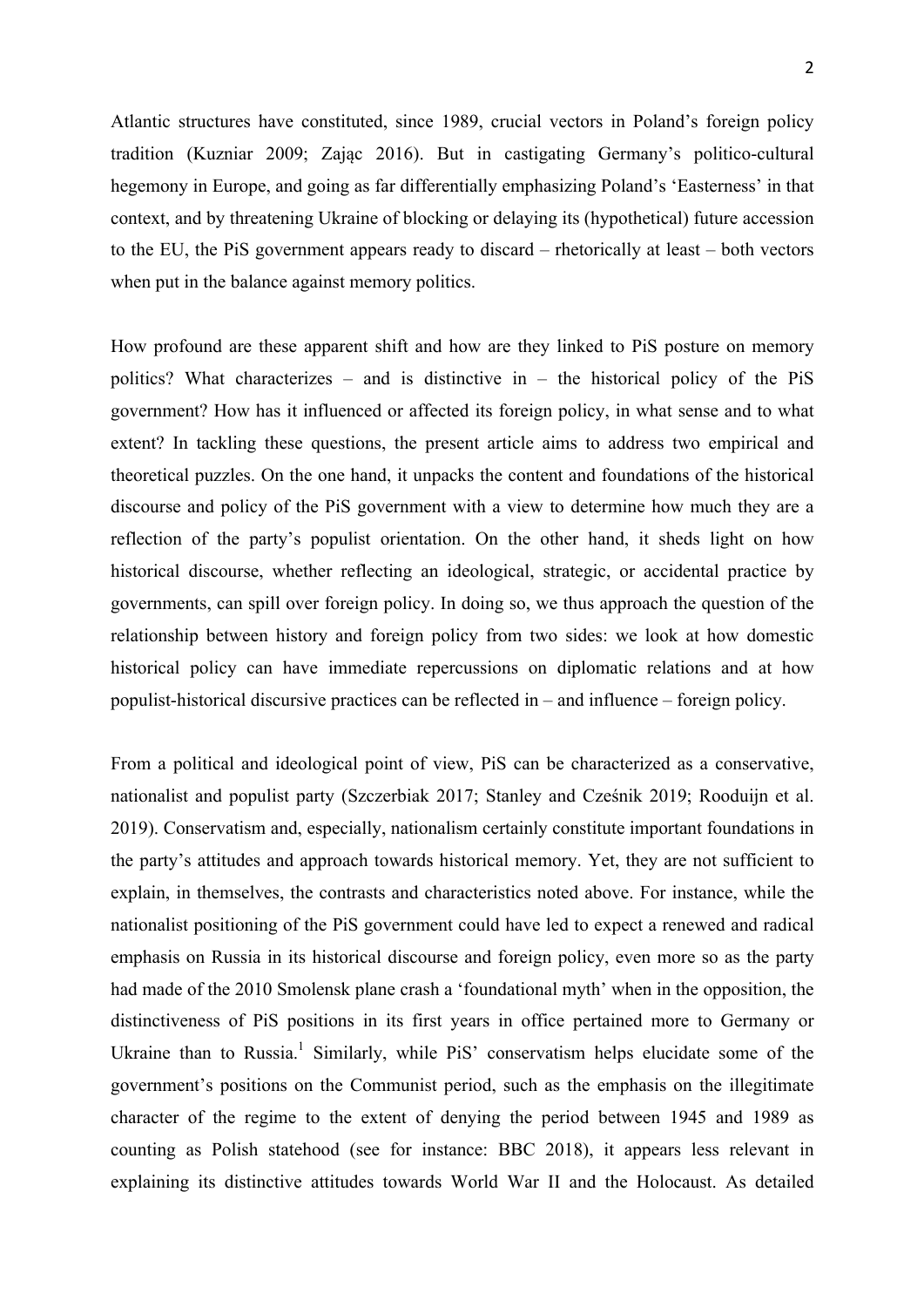below, these attitudes can be characterized as a proactive attempt to promote a Manichean, dichotomous and totalizing re-definition of Poland's role and place in the victim-heroperpetrator trinity.

With regard to the first of the aforementioned puzzles, we argue that, beyond its nationalist and conservative roots, the historical discourse of the PiS government is also a reflection of its reliance on populism as a political practice and discursive mode of articulation. There is little scholarship available on the relationship between populism and memory politics and the article thus aims to make a contribution in that sense. We identify a number of patterns by which populist practice or rhetorical strategies might be reflected in historical discourse, which we illustrate with reference to the case of PiS.

Identifying what characterizes and animates the historical discourse of the PiS government does not suffice, however, to anticipate, capture or explain its effects on foreign policy. This requires identifying the pathways through which history, as it is processed by societies and used by governments, might come to influence foreign policy outputs. We approach historical representations as discursive constructions, which allows both to integrate their contingent and constructed nature and to conceptualize their effects on foreign policy outputs (Weldes 1999; Waever 2002; Hansen 2006). Policy-makers constantly have to articulate their policy preferences with historical markers from the nation's security imaginary and, as such, shape and are constrained by the structures of signification in which foreign policy is formulated and debated. Through their articulatory practice, policy-makers and political leaders produce meaning and representations of Self and Other that come to inform the definition of the national interest and that enable certain policies while disabling others.

We argue that the historical discourse of the PiS government is empowering certain resonant rhetorical commonplaces, interpretations and narratives which turn some policy options more operational and 'legitimate' while effectively ruling out alternatives. As such, by shedding light on how historical narratives animated by the articulatory practice of populism come to influence foreign policy practice, we contribute to the nascent but growing literature on the relationship between populism and foreign policy (Chryssogelos 2017; Verbeek and Zaslove 2017; Plagemann and Destradi 2019; Cadier 2019a).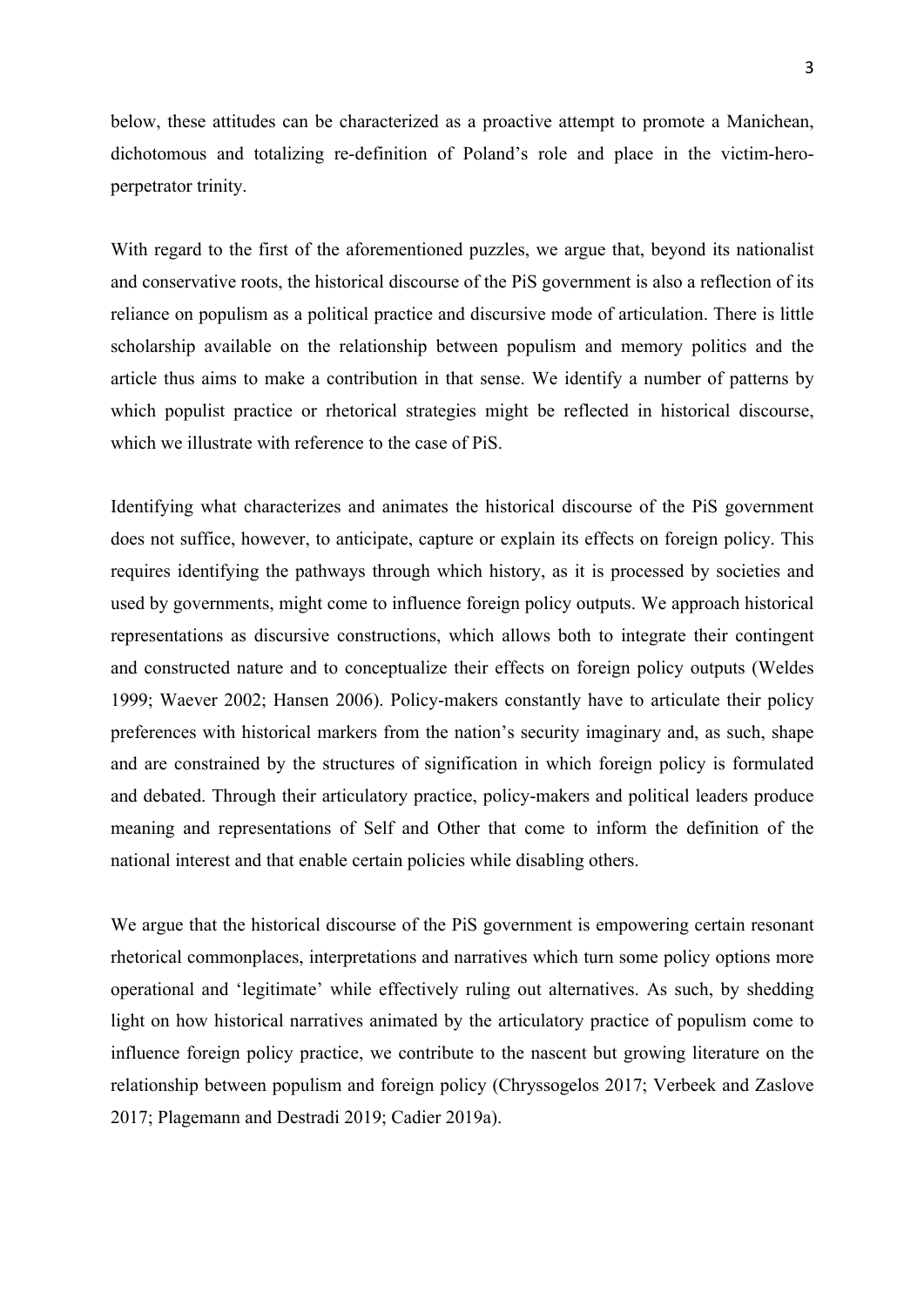The argument is developed in successive steps. First, relying on the work of Ernesto Laclau and his followers, we conceptualize populism as a discursive practice and set forth a number of hypotheses about how it might translate or be reflected into historical narratives. Subsequently, building on the discourse analysis literature in Foreign Policy Analysis (FPA), we present the theoretical framework underpinning our investigation of the influence of memory politics and historical discourse on foreign policy. Then, we analyze the PiS government's domestic historical discourse showing how it reflects the party's populist orientation, and we discuss the way this can spill over to foreign policy, using the case of the IPN Act and the relations with Ukraine. Finally, a case-study of Warsaw's policies towards Germany elucidates how the historical posture of the PiS government has concretely affected Polish foreign policy. The conclusion summarizes the findings and their implications for the study of the relationship between populism, history and foreign policy.

# **Populism, history and foreign policy: a conceptual framework**

#### *Populism and historical discourse*

The task of capturing the specific characteristics of populism is rendered intricate by the historical, geographical, and political diversity of the movements coming under – but rarely claiming – this label. In this context, scholars of comparative politics have set forth and relied on different theoretical lenses to define and characterize populism, conceptualising it alternatively as a thin or 'thin-centred ideology' (Mudde 2004; Stanley 2008), a political strategy (Weyland 2017), a political style (Moffitt and Tormey 2014) or a discourse (Stavrakakis and Katsambekis 2014). In our endeavour to unpack how the PiS government's populist orientation underpins its attitude towards historical memory and affects, in turn, its foreign policy, we regard the theoretical position conceptualising populism as a *discourse* as being the most promising and most appropriate. Quite simply, it is as discourse that historical representations are accessible to the analyst and it is thus at this level that their relationship to populism and foreign policy can (and should) be investigated.

The approach conceptualizing populism as a *discursive mode of political articulation* has been above all developed by Ernesto Laclau (Laclau 2005b, 2005a), building on the broader social theory he established with Chantal Mouffe (Laclau and Mouffe 2001) and that has been expanded by their followers (Howarth, Norval, and Stavrakakis 2000; Howarth and Torfing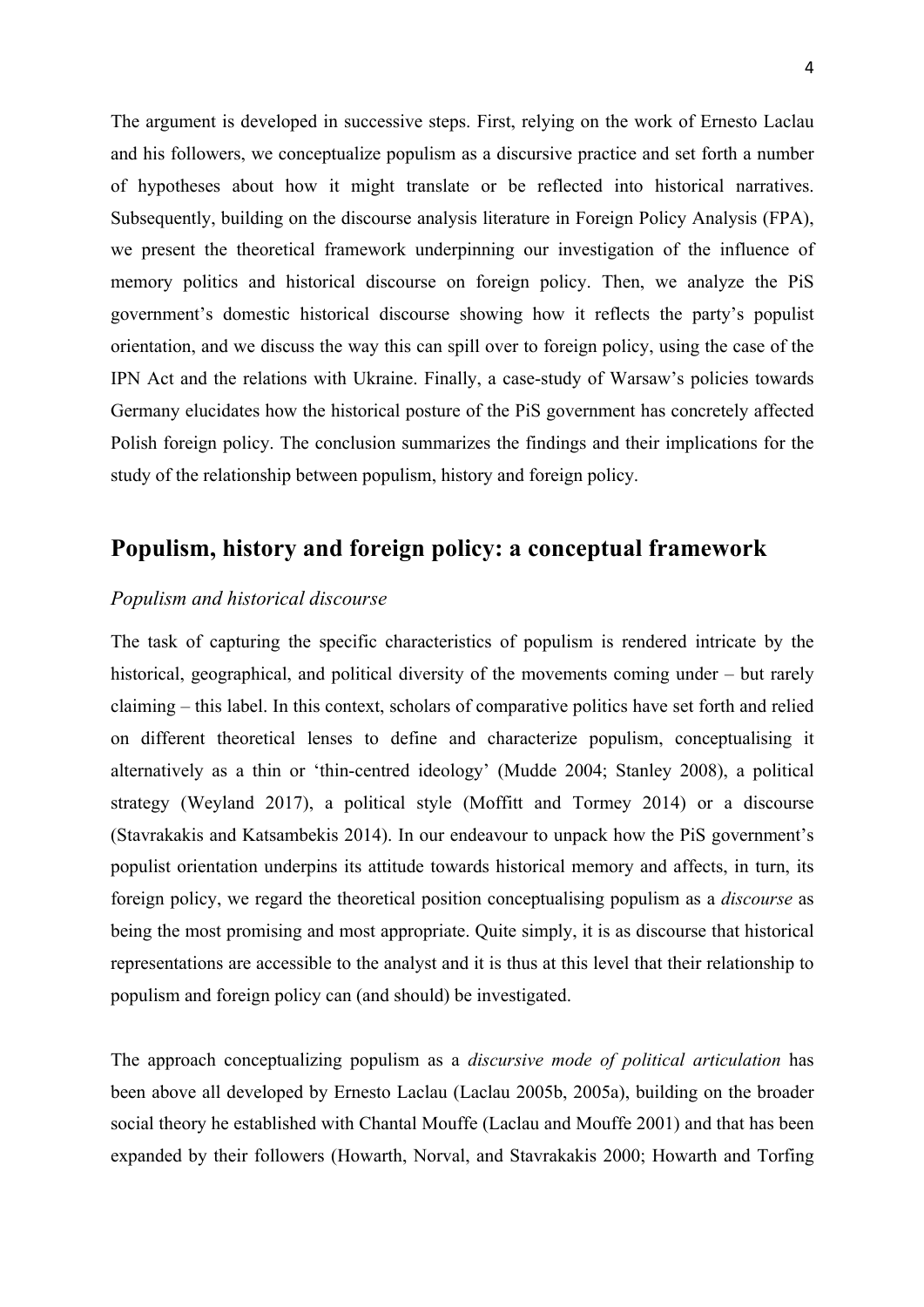2005). The basic epistemological contention of this position – and of discourse analysis more generally (Jørgensen and Phillips 2002; Dunn and Neumann 2016) – is that language is performative and relational. It is *performative* in the sense that it does not simply express or reflect but more profoundly constitutes social reality. Language is also *relational* in the sense that meaning and social identities are constructed through contingent relations between terms (or signifiers). Actors produce, reproduce and contest these relations through their discursive practices: they mobilize, weave together and establish chains of connotations between preexisting linguistic elements in a bid to construct arrangements of meaning – a process referred to as *articulation* (Laclau and Mouffe 2001, 105). Discourses are produced out of these articulatory practices and constitute, as such, "social and political construction that establishes a system of relations between different objects and practices, while providing positions with which social agents can identify" (Howarth and Stavrakakis 2000, 3).

Populism is one such discourse. It is performative in the sense that it does not simply "express some kind of original popular identity [but] actually constitutes the latter" and it is relational in the sense that this identity is constructed in opposition to 'the power' (or 'elite') and around the nodal point 'the people' (Laclau 2005b, 48). What makes a movement populist then is not its actual political or ideological contents, but the particular logic of articulation of these contents (ibid. 33). This logic is characterized by two processes: the construction of an equivalential chain between unsatisfied demands and the creation of an internal frontier dichotomizing the social. On the one hand, the populist discourse establishes a link between heterogeneous social demands on the negative basis that they remain unfulfilled. Particular demands find themselves aggregated with other unrelated demands, thus losing their particularistic character to acquire a universal one and forming a chain of equivalence that constitutes a popular subject (ibid. 35-38). This leads the populist discourse, on the other hand, to advance an antagonistic representation of society as being divided between two camps, the power (or establishment) and the underdog. PiS very much relies on these two processes in its political discourse, which helped it gain power by aggregating dispersed grievances of different groups and classes under the joint notion of "Poland in ruin" – depicting a weak state in which the societal majority suffers poverty in contrast to and because of the alienated liberal elite.

What is likely to be consequential for policy in particular is the mechanisms or articulatory practices through which the aforementioned internal frontiers and equivalential chains are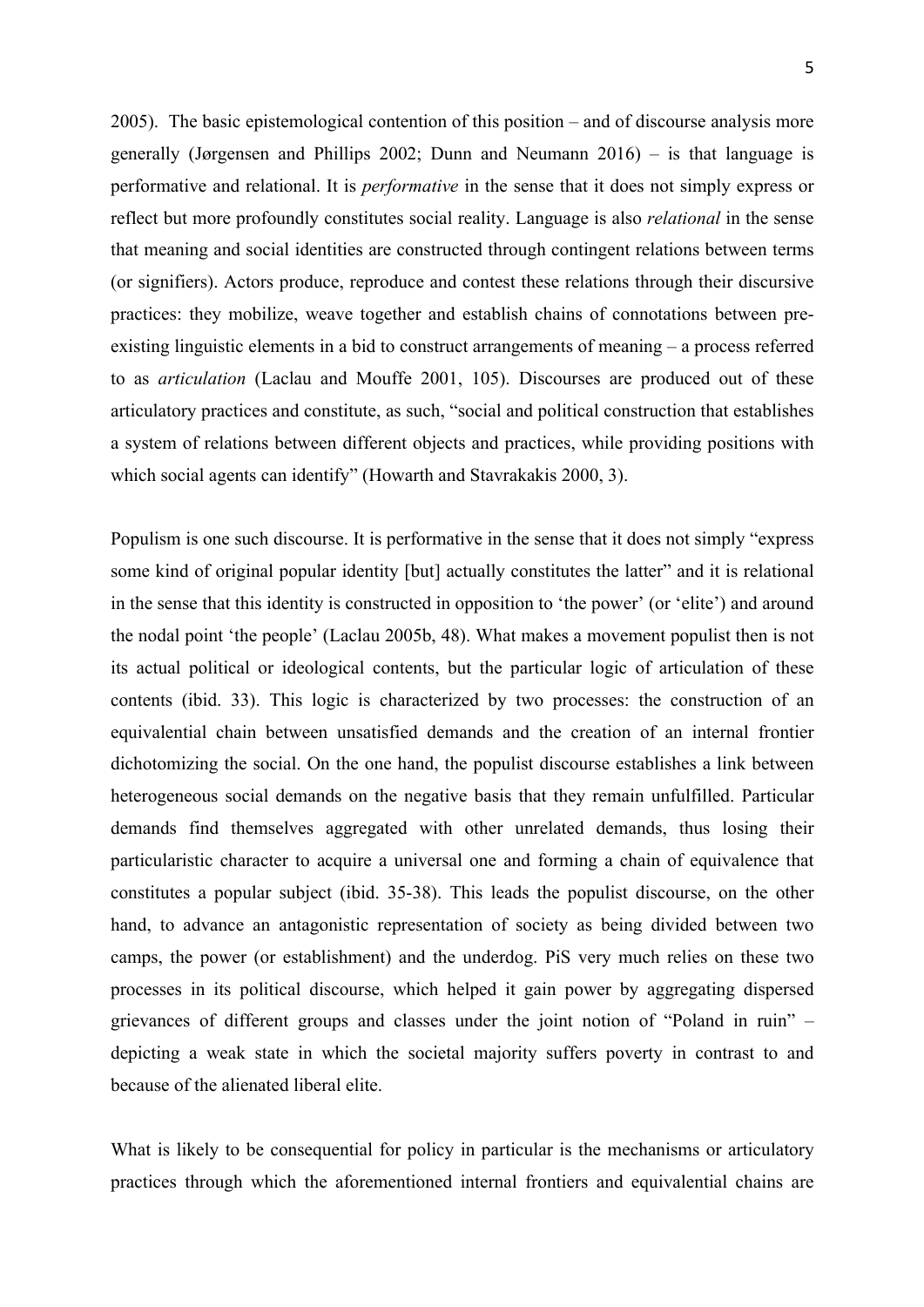constructed. The first is the totalization and castigation of the 'power' that is accused of frustrating social demands and that is denounced and opposed by populism, for the creation of a chain of equivalence and an internal frontier necessarily imply to represent the other 'side'. Thus, as emphasized by Laclau, "there is no populism without discursive construction of an enemy" (Laclau 2005b, 39). The second is the structuring of populist discourse around the nodal point of 'the People'. The populist articulatory practice constitutes 'the people' and 'the elite' as the antagonistic poles of social reality, which can alternatively be defined in political, socio-economic, cultural or historical terms, open to constant re-definition or contestation. For instance, PiS politicians interchangeably castigate the representatives and supporters of the opposition of being liberal (in contrast to the conservative People), detached economic beneficiaries of unjust transformation (which exploited the People) or emulating the West (and scorning the pristine traditional People). Characteristically of the populist discourse, 'the people' is systematically constructed as an 'underdog' in a down/up political antagonism, while by contrast the nationalist discourse constructs 'the people' as 'nation' in an in/out political antagonism (Cleen and Stavrakakis 2017).

In light of the above, we can expect the articulatory practice of populism to be reflected in historical discourses in two possible ways: either through the "construction of an underdog as an historical agent" (Laclau 2005b, 47) or, conversely, through the *construction of the historical agent as an underdog*.

On the one hand, populist actors might mobilize historical representations, symbols and narratives in the articulation of the populist discourse – that is in the *creation of an internal frontier*, the *construction of a chain of equivalence*, the *interpellation of the popular subject* or the *othering of the elite*s. These articulations never take place in a political vacuum and thus research ought to study the "complex and antagonistic language games" developed in a specific political culture around the claim of incarnating people's interest and identities (Stavrakakis 2017, 538), games that might involve "recognition and idealization, rejection and demonization". On the other hand, the structure or logic of articulation of populism can be replicated in historical discourse. Concretely, this would translate into dichotomous historical narratives that tend to position the country (or nation) as an underdog on a vertical axis and to castigate historical adversaries as 'elites'.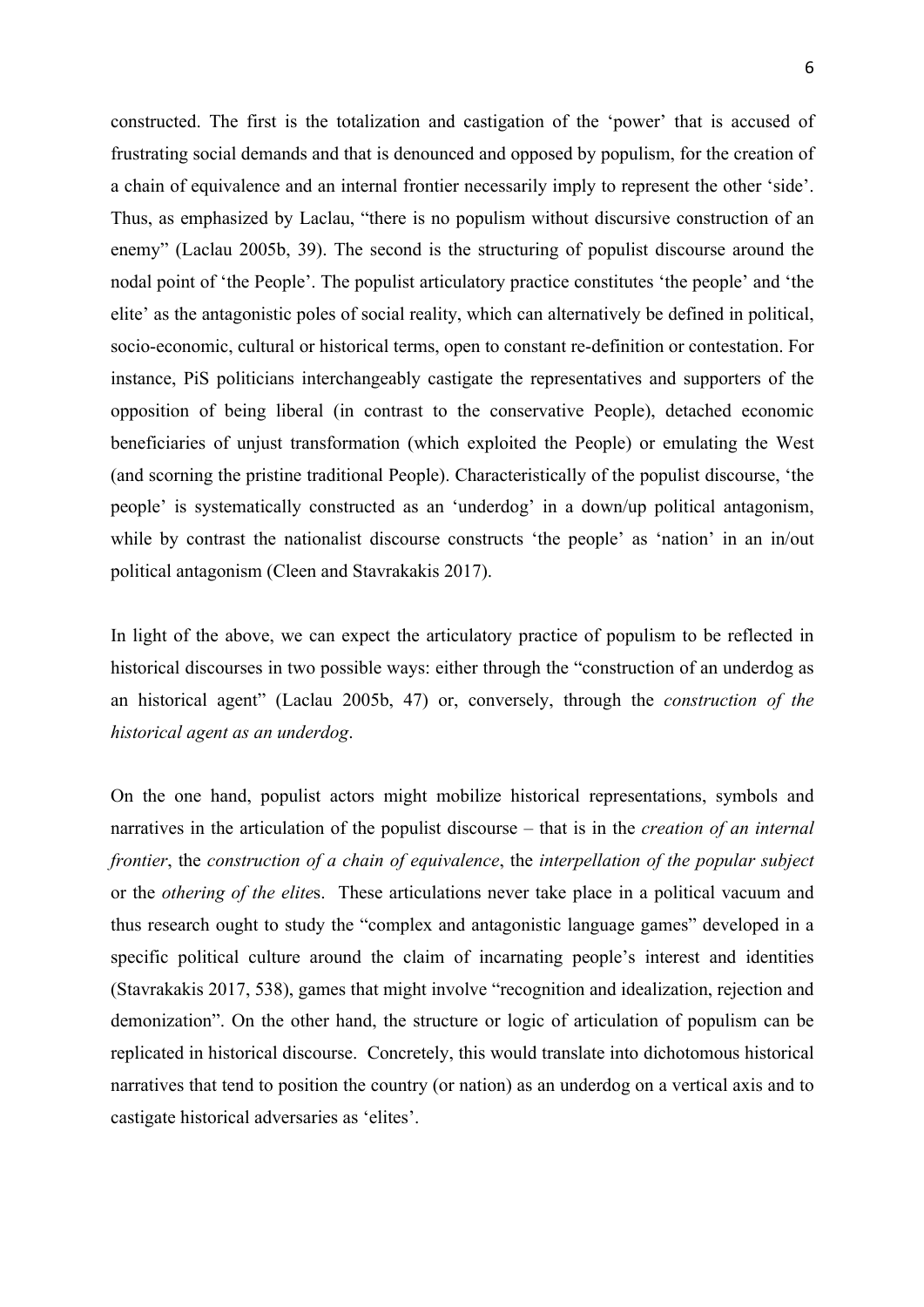#### *Historical Discourse and Foreign Policy*

After having formulated a number of hypotheses about how populism as an articulatory practice might affect or be reflected in historical discourse, we now briefly turn to specifying how we expect the latter to influence foreign policy outputs. While rarely put in doubt, the "political consequences" of collective memory, its effects on power constellations and policies, remain undertheorized (Müller 2002). The rich literature on memory studies has documented the contextual, contingent and politically consequential nature of historical memory (Halbwachs 1992; Lebow, Kansteiner, and Fogu 2006), yet without shedding light on the mechanisms by which it conditions policy outputs. On its part, the FPA scholarship grounded in cognitive psychology did endeavour to theorize such a causal pathway (Vertzberger 1986; Khong 1992; Houghton 1996), but often at the price of ignoring the contingent nature of historical memory and of treating it, instead, as given and unproblematic. We contend that the post-structuralist lens of discourse theory presented above allows both to integrate the constructed and contingent nature of historical representations and to conceptualise their effects on policies. Applying the same theoretical lens in studying, on the one hand, the relationship between populism and historical memory and, on the other hand, the relationship between historical memory and foreign policy also allows retaining continuity and coherence in our overall analytical framework.

Discourse theory approaches foreign policy as a political argument. More specifically, it emphasizes and studies the "constitutive significance of representations of identity for formulating and debating foreign policies" (Hansen 2006, 5). In promoting a policy preference or justifying a policy choice, it is indeed "always necessary for policy-makers to be able to argue where 'this takes us' and how it resonates with the state's vision of itself" (Waever 2002, 27). For instance, in the foreign policies of Central European countries, the institutionalization of the 'Return to Europe' narrative had long meant that any policy options that would make a country appear 'Eastern' rather than 'Western' was deemed illegitimate (Cadier 2019b, 84; Szulecki 2015).

Representations of identity and of the polity itself are not fixed, however, but subject to continuous negotiation, reproduction and contestation. In promoting their policy preferences or justifying their policy choices, policymakers construct and temporarily fix meaning through their articulations of the cultural raw materials and linguistic elements that constitute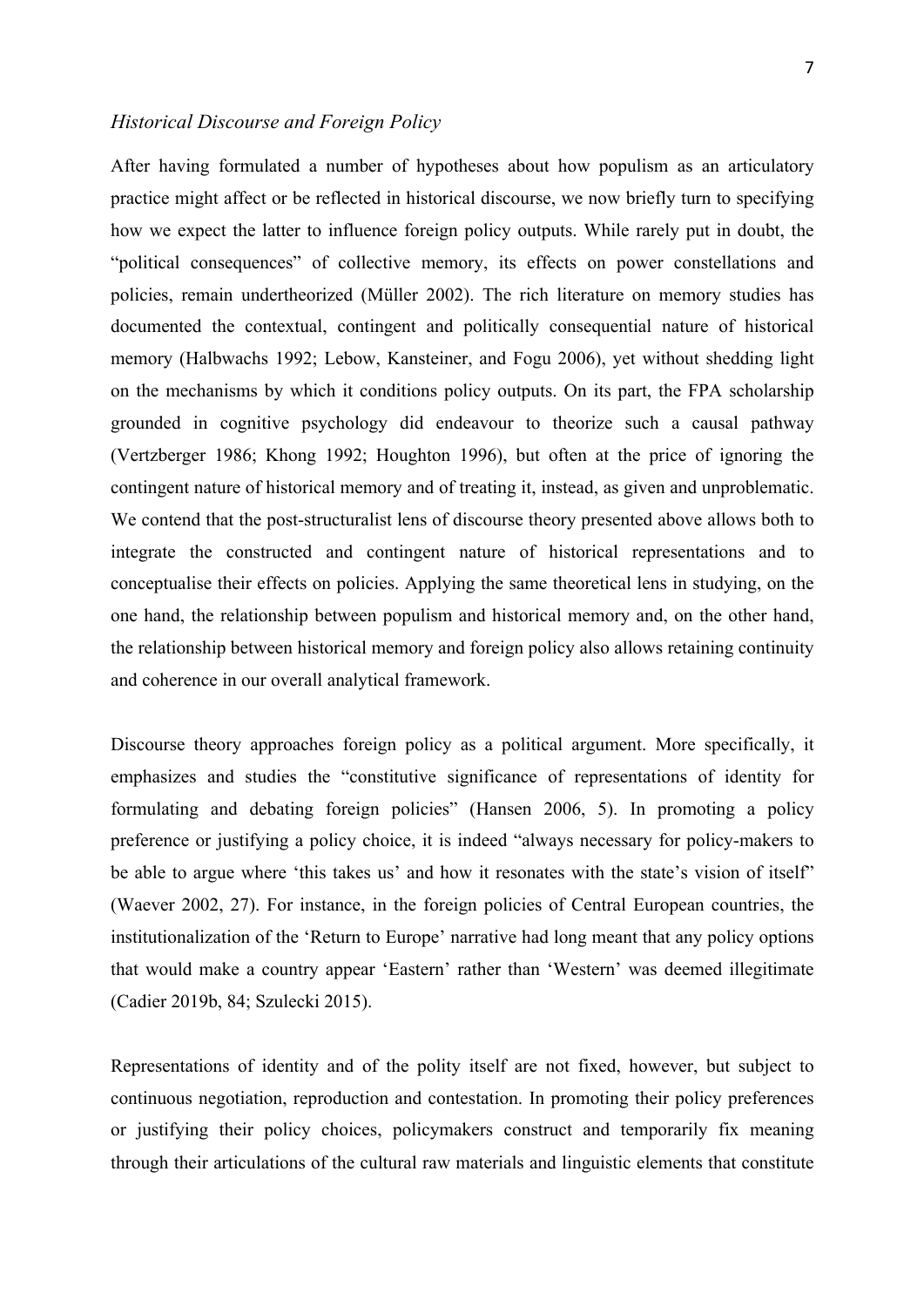a state's security imaginary and they produce, as such, specific representations of international politics and of the place of the state within it (Weldes 1999, 97–103). The manner in which meaning is produced and attached to various objects or subjects of international politics is "constituting particular interpretive dispositions which create certain possibilities [for policies] and preclude others" (Doty 1993, 298): representations of foreign policy situations and of the national interest will condition how the former will be tackled and the latter defended.

In other words, in promoting particular articulations of cultural and historical raw materials constitutive of a state's security imaginary, a populist-inspired historical discourse might promote specific images of Self and Others, influencing how relations among states are represented and how the state might act. By delimiting the realm of the possible in terms of policy articulation and by creating interpretative dispositions, historical discourse contributes to disable certain policy choices while enabling others and, as such, influences foreign policy outputs. In analysing foreign policy, historical discourse must thus be approached as "framings of meaning and lens of interpretation rather than as objective historical truths" (Hansen 2006, 7).

# **Against 'pedagogics of shame': The populist logic of PiS' historical discourse**

In Poland, there has been a "high demand for historical narrations" among the public, one that has been driven and fueled by "political uses of history" (Mink 2017, 36). The Polish context is notably characterized by a polarization between the proponents of a critical understanding of Polish history – an approach initiated in the *samizdat* (underground) literature under Communism that aims at complementing the deeply engraved collective memory representations of Polish victimhood and heroism with an exploration of Polish guilt – and those vehemently rejecting such approach as unpatriotic. This polarization owes at least as much to political than to academic cleavages and has become more acute since the 2000s (Traba 2009). PiS has had a clear, persistent and proactive position in these debates: it has long vilified the critical approach, dubbing it the 'pedagogy of shame' and charging it with undermining national strength by hinting that Poles should be ashamed of their nation. As expressed by PiS politician and Deputy Minister of Culture and National Heritage Jarosław Sellin, the party maintains that "wise historical policies should maintain pride in [Poland's]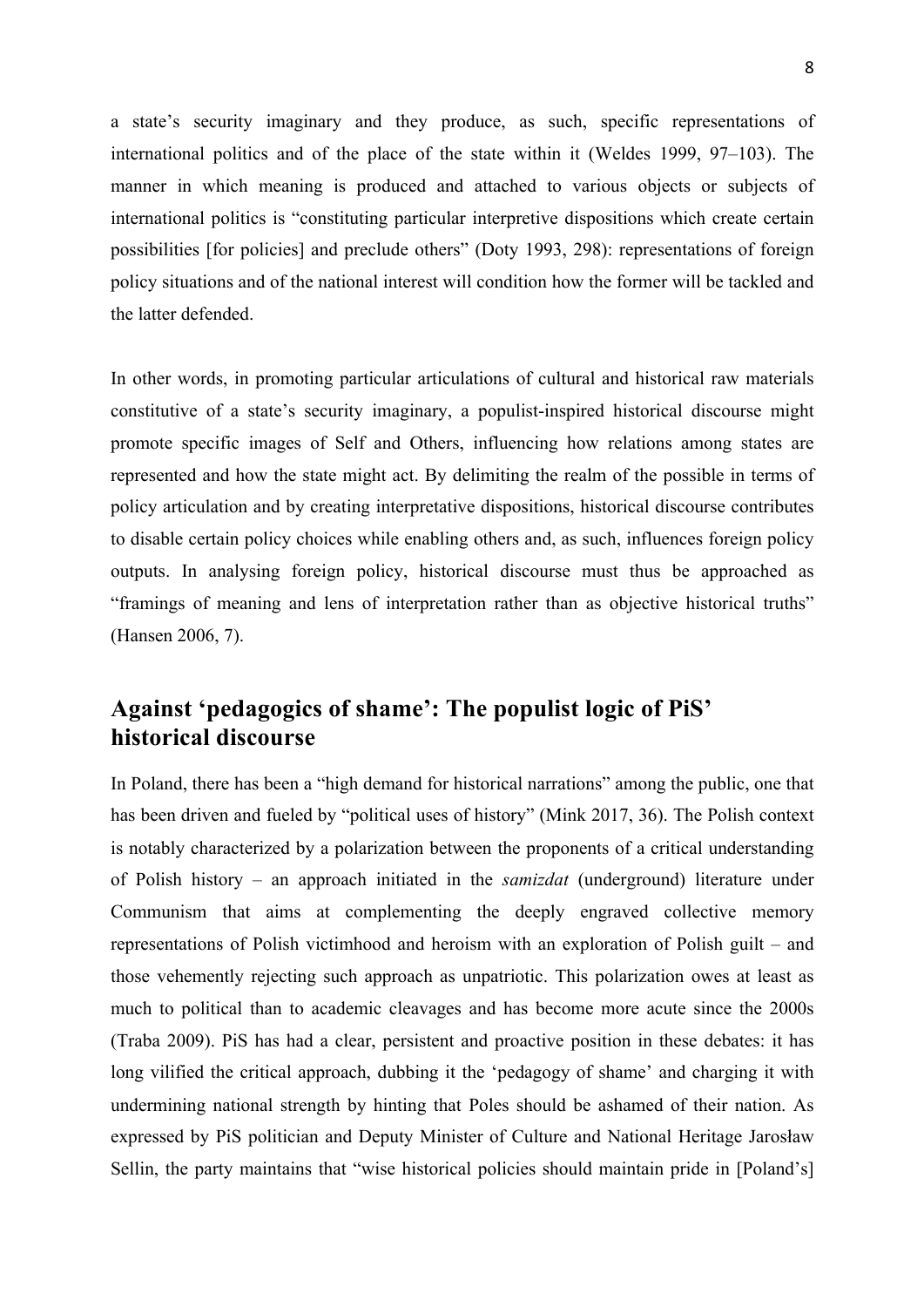past achievements" and wishes to "put an end to the allegations that history should be left to historians only" (cited in: Żuk 2018, 1052).

Since it came to power, the PiS government has sought, through its historical policy, not only to undo the projects associated with the critical approach, but also more profoundly to "overturn the historical narratives in place up to 2015 by advancing a hegemonic vision of [Polish] history in the  $20<sup>th</sup>$  century" (Mink 2017, 45). It has done so through administrative and legislative acts, such as the takeover of the World War II Museum in Gdansk, the establishment of a Polish National Foundation and state support for the nongovernmental Polish League Against Defamation, and finally the IPN Act that criminalized mentions of Polish involvements in crimes committed during WWII and extended the mandate of the Institute of National Remembrance (IPN) to protecting Poland's reputation abroad (Janicki and Władyka 2015; Charnysh and Finkel 2018; Siddi and Gaweda 2019). What is generally referred to as the 'IPN Act' is, in fact, a 2018 amendment to the 1998 legislation formally entitled the "Act on the Institute of National Remembrance" (*Instytut Pamięci Narodowej* – IPN). The amendment notably changed two of its articles (Article 2 and 55a), introducing a fine and a possible 3 years prison sentence for any claims made "publicly and contrary to the facts, that the Polish Nation or the Republic of Poland is responsible or co-responsible for Nazi crimes committed by the Third Reich" (Bucholc and Komornik 2019; IPN 2020)[1].

In essence, the aim is to promote a "set of interpretations of past event as correct understandings of [the] nation's historical experiences", which can then be used by the government to legitimize contemporary ideologies and policies since remembrance constitutes a "powerful instrument of social mobilization, identity construction and political competition" (Wawrzyński 2017, 297, 294). To be sure, PiS historical policy ought to be placed in context: it takes root in the domestic debates and polarization described above and it largely filled a gap left open by the previous Governments (Harper 2018), ramping up some instruments of memory politics that were *already* in place (such as the IPN). In addition, it should be noted that several of its core positions are actually shared across the board in Poland,<sup>2</sup> while many of those that *are* distinctive proceed from PiS' nationalist and conservative political ideology and agenda. At the same time, however, we argue that the manner in which PiS' historical arguments are articulated also reflects the discursive practice of populism to a significant extent. This is true for instance of its (re-)conceptualization of the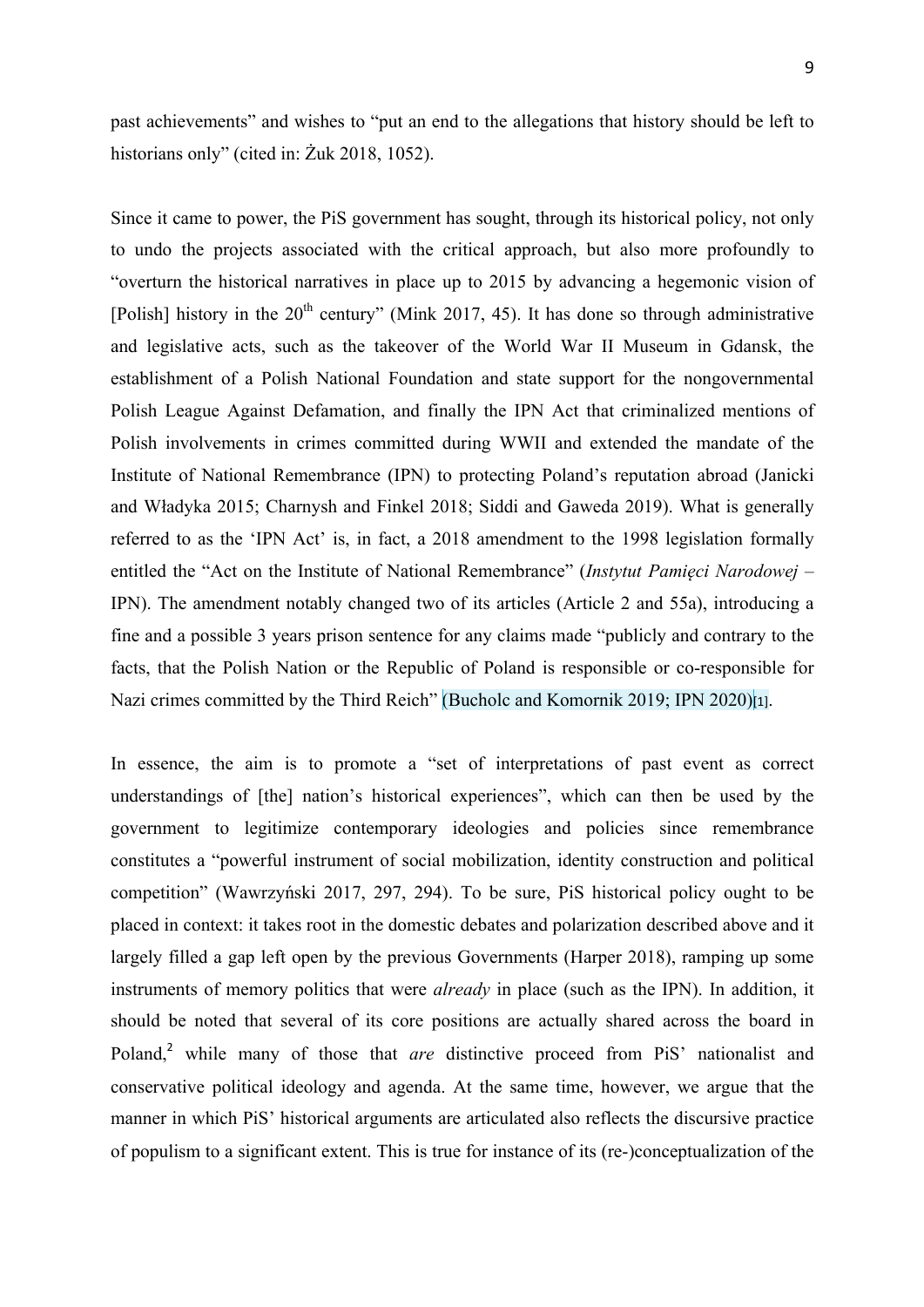categories of victims, heroes and perpetrators and of its core motto of 'Rising from our knees'.

In its *structure*, PiS' historical discourse reflects to some extent the Manichean logic of articulation that characterizes populism. The gist of PiS historical argument on WWII, and the core of its revision of Holocaust historiography as reflected in the amended IPN Act, is that victims cannot be perpetrators (but can be heroes): the (undeniable) heavy suffering of Poland and its people in the conflict means that they cannot be associated with or accused of acts that belong to the perpetrator category. This appeared clearly for instance when, in reacting to a new US law on compensations for spoiled properties of individual Polish Jews, Prime Minister Mateusz Morawiecki declared "let's remember the tragic history of the Polish nation … we were the most murdered victims here during WWII and for this reason we will never agree to [pay] any compensation for anyone", while the PiS chairman Jarosław Kaczyński stated that "Poland has no [financial] war obligations, whether from a legal point of view or from the point of view of fundamental morality and decency".<sup>3</sup> In PiS' historical discourse, the categories of 'victims' and 'perpetrators' are totalized and essantialized, just as for the categories of 'people' and 'elites' in the populist discourse. In addition, as for populism (Mudde 2004), this dichotomy is essentially moralistic: "attention is drawn to past tragedies in ways that could achieve moral and political gains" (Charnysh and Finkel 2018).

Secondly and more acutely, PiS has mobilized historical representations, symbols and narratives in the articulation of its populist discourse. In *creating an internal frontier* and *othering the elites*, PiS representatives have often taken the past as point of reference. They have notably discursively opposed the "bad elites of the liberal-communist past" to a "simple" and real nation", along the lines of a "dichotomous" and "timeless" division of society (Żuk and Żuk 2018, 137). In charging domestic liberal elites - such as the former dissident intellectual Adam Michnik and his influential daily *Gazeta Wyborcza* - with conceiving and promoting the 'pedagogy of shame', PiS politicians have sought to represent them as traitors ready to complicity sell out the pride of the Polish nation and to present themselves, by contrast, as patriotic defenders of the honor of the Polish people.

More specifically, PiS representatives have regularly established parallels between contemporary and past political antagonisms or between current and old elites, implicitly or explicitly associating liberal elites, and especially the former PO government and its policies,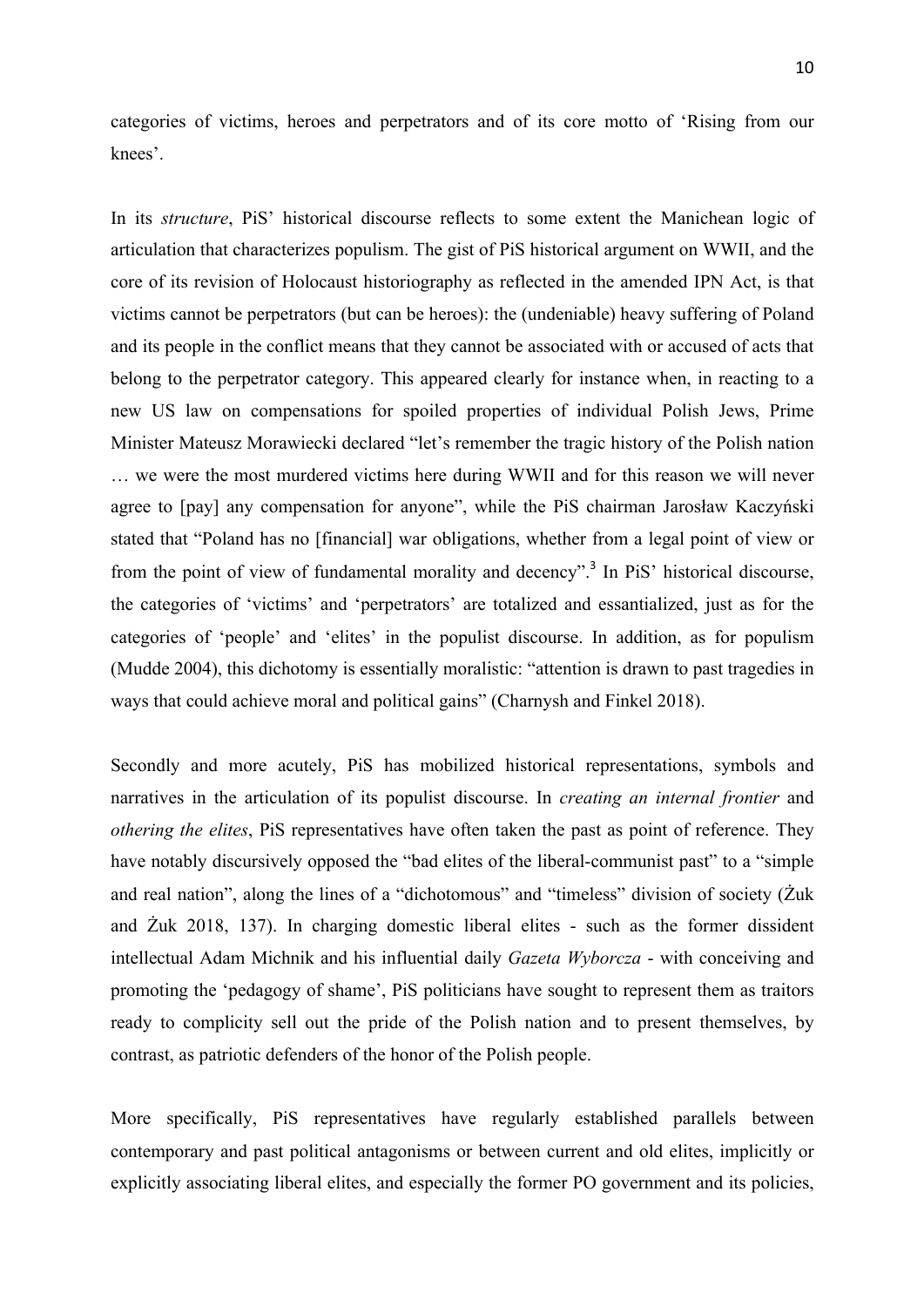with the Communist regime or even with Nazi Germany.<sup>4</sup> PiS politicians have regularly accused the liberal elites that oversaw the post-1989 transition of having been complacent with Communist apparatchiks (see for instance: Duda 2015c) and actually came to represent the 1989 Roundtable talks as a "betrayal" where "Communists shared power with their former agents".<sup>5</sup> This led the current Defense Minister, Mariusz Błaszczak, to claim that it is only under the PiS government that Communism officially ended in Poland (Mazzini 2018). This reinterpretation of history and the representation of a 'communist-liberal past' is directly relevant for foreign policy: following its electoral victory, PiS brought significant personnel re-shuffles upon the MFA, in the name of purging former agents of the Communist police but also, in practice, diplomats deemed too close to the ideas or leaders of the predecessors. Finally and more generally, the PiS has sought to *other* liberal domestic liberal elites by castigating them as having been timelessly subservient to external powers. In Parliament, Jarosław Kaczyński directly addressed PO members in these terms: "you are the external party today, you are compromising Poland, you are against Poland. You have always been".<sup>6</sup> As noted by Piotr and Paweł Żuk (2018, 142), the discursive categories of 'external party' or 'abroad' have a strong resonance in the "historical and martyrological awareness of Polish society" as they evoke the Partitions of Poland and the loss of independence between 1795 and 1918 as a result of foreign invasions.

Similarly, in PiS political discourse, the populist practices of *creating a chain of equivalence* and *interpellating the popular subject* have also relied at times on the articulation of historical raw materials. The chain of equivalence between frustrated social demands has to some extent been established by casting the frustration (or lack) in historical terms. This is maybe best exemplified by PiS foreign policy motto of 'Rising from our knees', which in its political subjectivisation amounts to constructing an underdog as an historical agent. According to PiS logic, just as for 'the people' on the domestic political scene, Poland has been kept down on the regional scene by EU elites and European powers, with the complicity of domestic elites (Cadier, forthcoming). In that sense, the motto reflects the kind of vertical political antagonism that was identified above as characterizing the populist discourse and the way it constructs identities.

Historical resources are also mobilized to empower the figures of victim and hero, which are both fueling the populist narrative of moral superiority of the (Polish) People. Clear parallels exist between the categories of victims and underdogs: PiS' "reactivation of the myths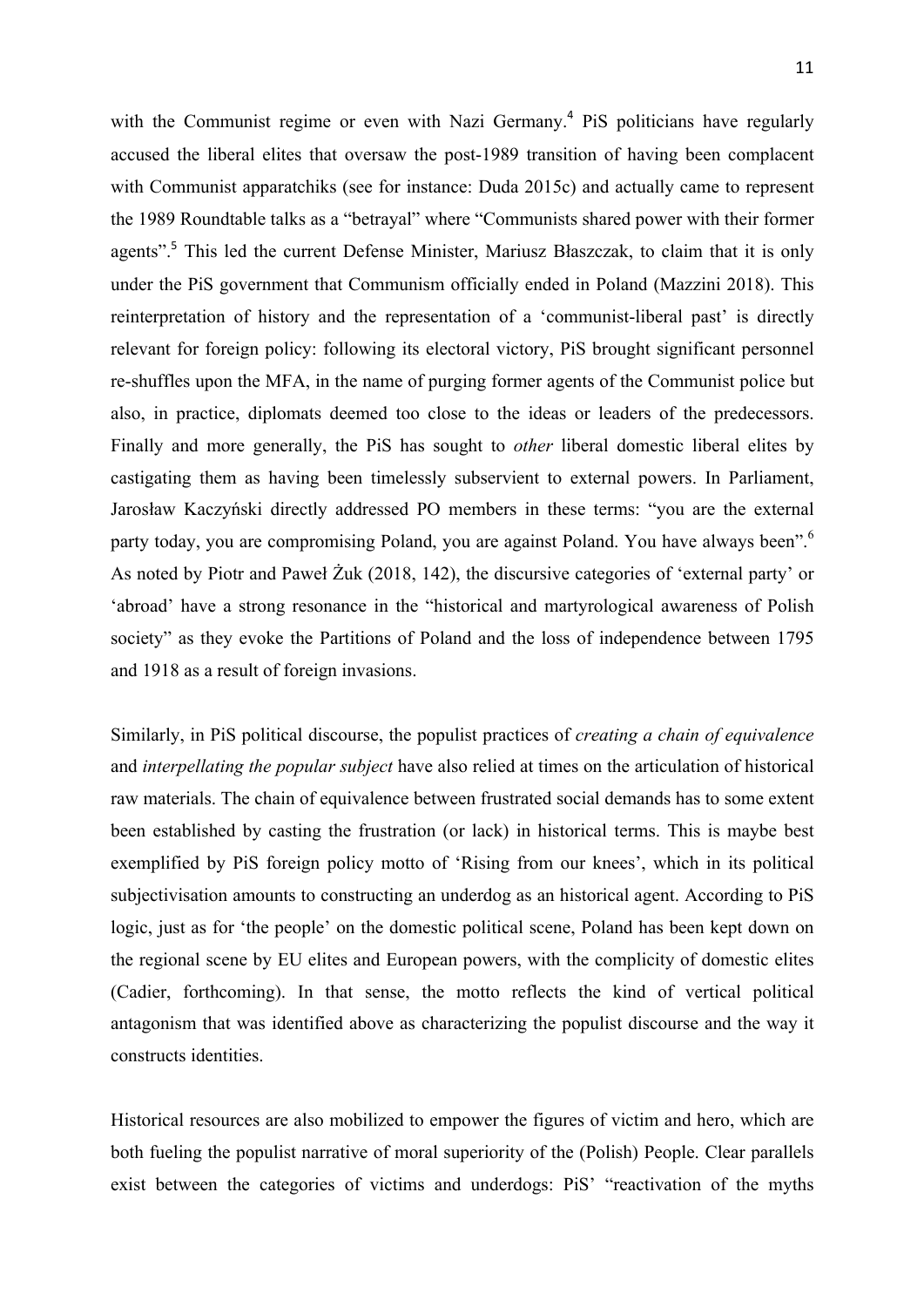associated to Polish martyrology" (Kurska 2016) can at least partially be read as a feature of its populist discourse with the victim presented as historical underdog, but morally victorious. The nation's 'unique' historical experience of martyrdom and courage is to justify its broader international mission. Krzysztof Szczerski, President Duda's chief of staff and one of the key PiS foreign policy architects, wrote in a programmatic book that he was hoping Polish emigrants could "re-evangelise Europe" as in his views "many countries are waiting for [Poland], the homeland of Saint John Paul II, to show the way again" (Szczerski 2017 cited in Nowak 2019<sup>7</sup>). Here and elsewhere, PiS politicians implicitly invoked the image of Poland as a 'Christ of Nations', that is of a morally superior victim that has suffered for the greater good of Europe (Harper 2018, 133). Populism's idealization of the people as pure and infallible (Müller 2016) can be seen as underpinning both a glorification of its heroism and a rejection of accusations of any historical wrongdoings.

However, while the main audience for the party's historical revisionism is at home, by casting the nation as a uniform agent, contrasted with other nations, PiS blurred the line between domestic and international narratives and its policies 'at home' spilled over diplomatic relations and Poland's reputation. The amended Article 55a of the IPN Act sparked international controversy and a flood of critique not only from foreign media and academics, but also diplomats and politicians, most importantly from Israel and the US. For instance, the White House is said to have imposed a ban on Presidential-level meetings between the US and Poland to protest against the act.<sup>8</sup> Beyond this specific case and as we now analyze, PiS broader historical posture had repercussions on its relations with – and policies towards – Ukraine and Germany.

# **Implications for foreign policy practice: relations with Germany and Ukraine**

As noted in introduction, the most salient alterations in Poland's foreign policy rhetoric and diplomatic relations under the PiS government have pertained to Germany and Ukraine. In this section, we substantiate this point and analyse how historical representations and narratives related to these two countries have been articulated in Polish foreign policy discourse. We notably aim to determine whether and to what extent these articulations reflect the populist logic and to understand the implications for foreign policy practice. The cases of Ukraine and Germany offer variations for the analysis, both in terms of context and results.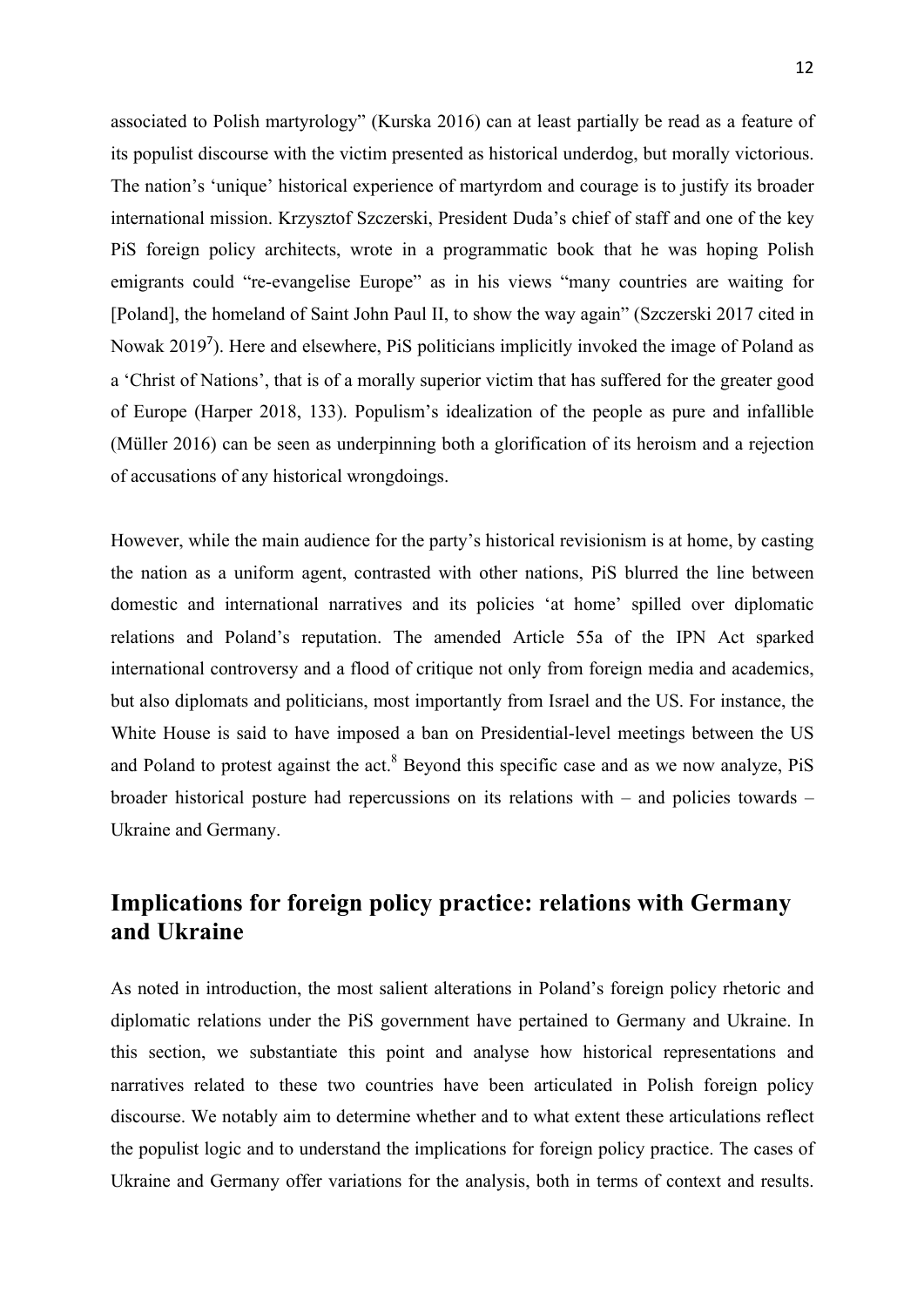The respective attitudes of these two diplomatic interlocutors have, indeed, been markedly different: while Germany has maintained a (traditional) cautious approach towards historical memory as well as an explicit acknowledgement of its own historical guilt, Ukraine has displayed a much more offensive and confrontational posture, being itself engaged in a process of national identity building as well as in a war (Klymenko 2019). Furthermore, variations are also apparent in Warsaw's own approach: while the PiS government has deliberately instrumentalised historical representations of Germany as a rhetorical device in its populist political discourse as well as foreign policy strategy, in the case of Ukraine it is more PiS domestic remembrance policy and its reactions to Kyiv's own memory politics that have indirectly spilled over Warsaw's diplomatic posture.

#### Germany

In a famous speech pronounced in Berlin in 2011, the then foreign minister Radosław Sikorski declared that he was "fearing German power less than German inaction" (Sikorski 2011). In doing so, he was both casting aside Poland's historical anxieties towards its powerful neighbor and calling for German leadership in Europe. In stark contrast, the PiS government regularly emphasizes historical grievances between the two countries and denounces Germany's hegemonic position in Europe.

Historical references to Germany are frequent in PiS foreign policy discourse. They notably appear along three patterns: diplomacy serving as a transmission belt for historical policy; historical narratives being put at the service of populist politics; and historical experience invoked in the context of foreign policy strategy. First, PiS historical policy translated into foreign policy to the extent that some of its constitutive statements or claims relating to Germany have been transmitted through diplomatic channels. The Ministry of Foreign Affairs (MFA) took an active role in promoting the Polish historical narrative on World War II and in monitoring and combatting, through its network of embassies abroad, associations made between Poland and the Holocaust. For instance, on the Ministry's webpage listing and detailing the thematic priorities of Polish diplomacy, 'German Concentration Camps' was listed along categories such as 'Security Policy', 'Foreign Economic Policy', 'International Organizations', 'Polish Aid' or 'Eastern Partnership'.<sup>9</sup> To be sure, a proactive denunciation of the fallacious expression 'Polish Death Camps' has been a constant of Polish diplomacy: between 2008 and 2015, the previous government had issued 913 statements in response to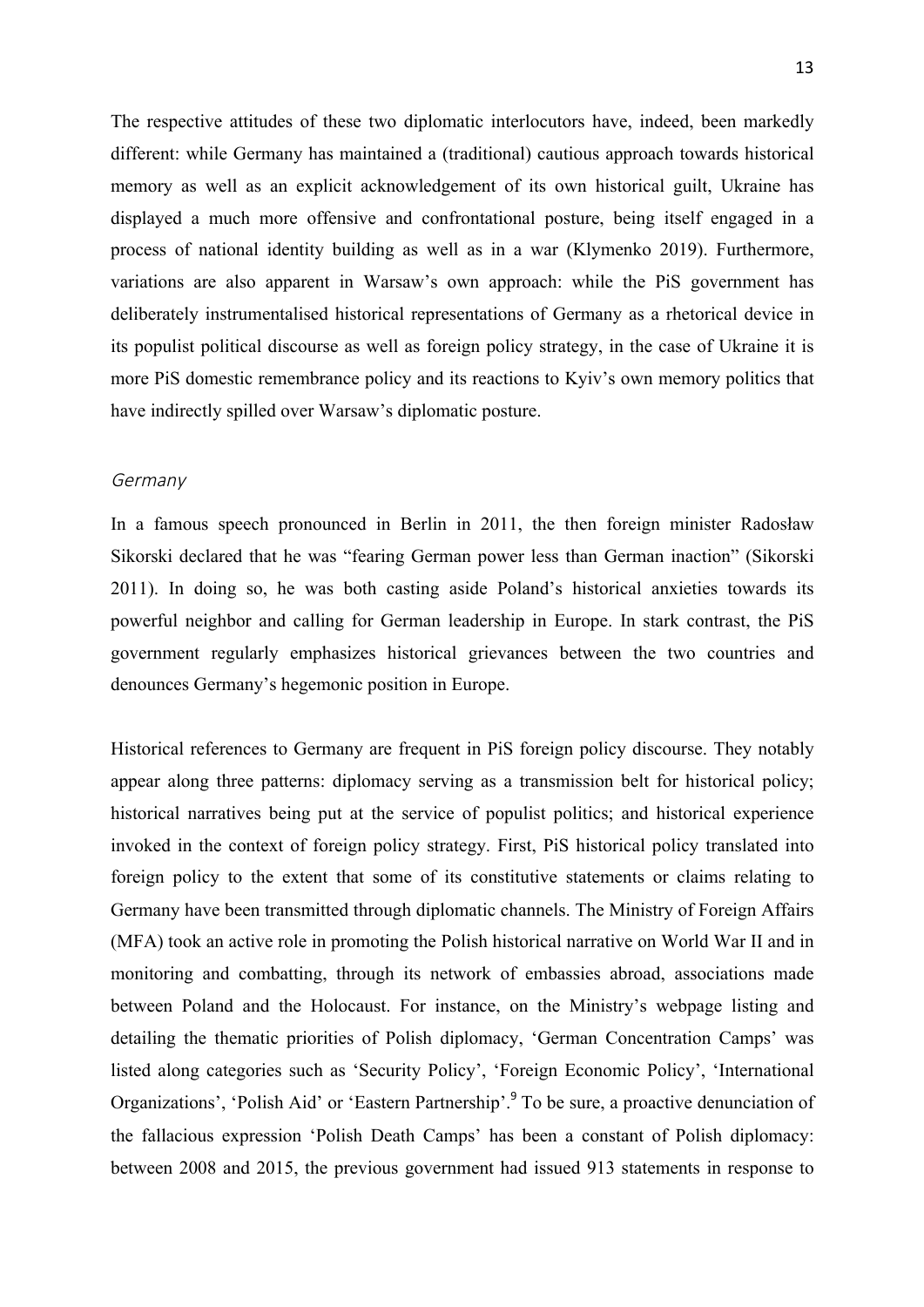mentions of this expression (Poland's Holocaust Law 2018). What is distinctive in the approach of the PiS government is, as evoked above, the totalisation of the categories of victims and perpetrators and the regular insistence on Germany's role. Accusing Berlin of attempting to diminish its responsibilities for the crimes committed during WWII the PiS has sought, instead, to emphasize them, notably by inviting for the term 'Nazi' to be replaced by 'German' in historical accounts.<sup>10</sup> Relatedly, parallels between Nazi and contemporary Germany have also been established and stressed in the context of PiS government's revival of Polish demands for war reparations, which (Communist) Poland had initially renounced in the 1950s but that the PiS now demand from Germany as as long overdue historical justice(Poland revives German war reparations demand 2017).

Second, the PiS government has activated references to its historical experience in a strategic or instrumental manner. The aforementioned rhetorical attack against Germany and emphasis of its WWII crimes have, in fact, redoubled after the PiS government faced a Rule of Law infringement probe from the European Commission. World War II references were also mobilized in the debates on the refugee crisis. Invoking a clear distinction between good and evil, victims/heroes and perpetrators, they became an easily available tool for deflecting moral arguments raised against Poland's refusal to accept even the smallest number of refugees. With Germany positioning itself as a champion of humanitarianism, Poland was – even if not explicitly – cast as a villain in European debates. The PiS government's insistence on history as a forever returning reality and particularly the continuous reminding of Germany of its Nazi past can be read as an attempt to acquire a more favorable position of moral superiority in place of moral inferiority. It amounts, in other words, to a strategic (use of) historical narratives (see: Subotić 2016; Introduction of the Special Issue). Through a discourse analysis lens, whether the invocation of historical narratives and representations reflects an ideological belief or is used strategically is not relevant; they equally contribute to shape the structure of meaning in which foreign policy is formulated and debated and, as such, foreign policy action.

Third and directly related to our concern here, PiS has also mobilized historical representations and narratives in the context of its populist logic of political articulation. PiS' anti-German posture and rhetoric, which was already apparent when the party was in power between 2005-2007 (Longhurst 2013, 366), is largely rooted in its national-conservative ideology. Germany is cast as the historical Other to the Polish nation and seen as and the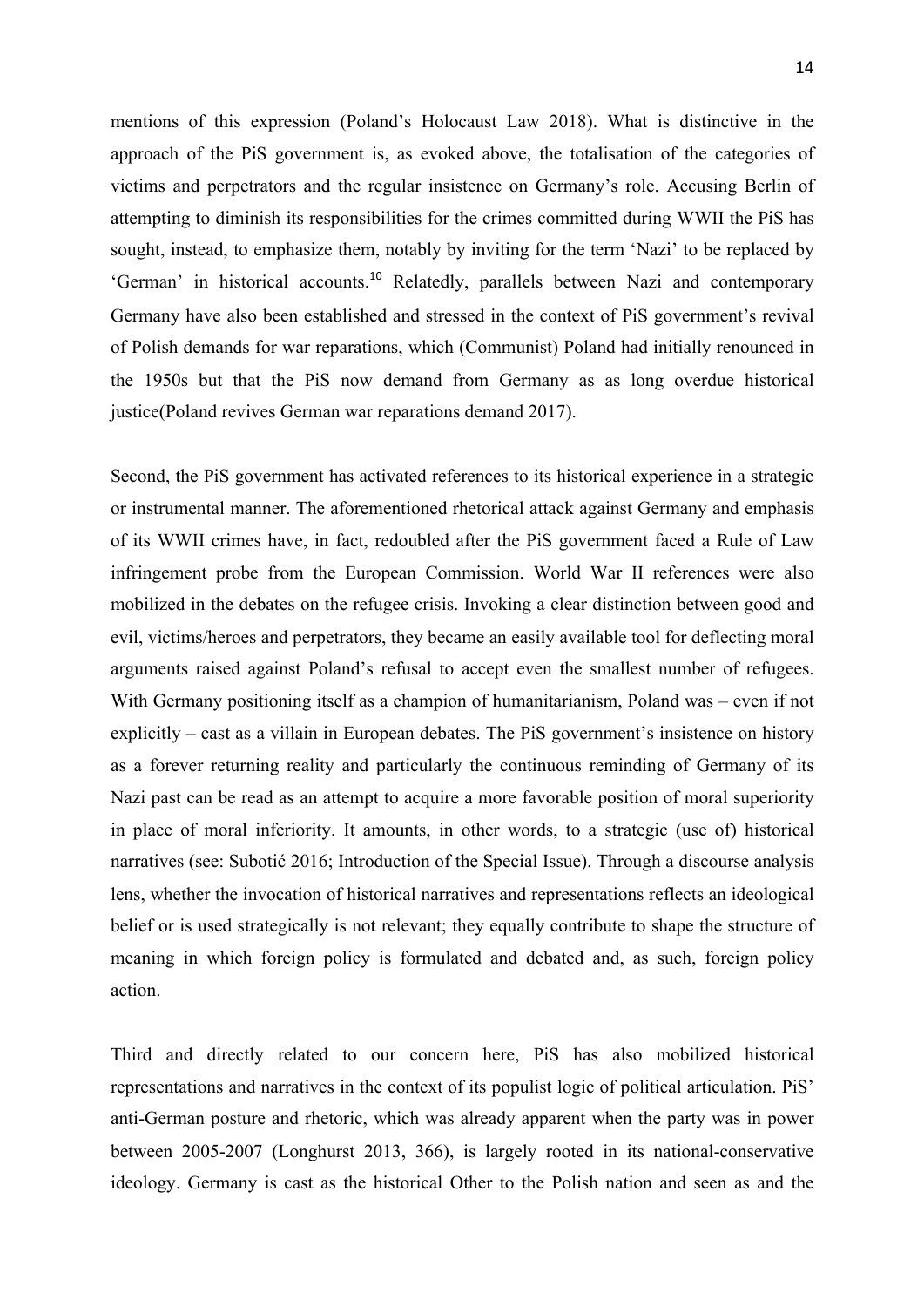hegemonic power imposing cultural liberalism to the rest of Europe. But there is also something distinctively populist in the way Germany is represented – namely as the 'elite' or 'establishment' – and in the way Poland's identity is constructed in opposition – namely as an 'underdog' – in the political and foreign policy discourse of the PiS government (Cadier, forthcoming). Germany is charged with keeping Poland down and with encroaching on its sovereignty, through its assets in the Polish economy and media, and with the complicit help of Polish domestic liberal elites, notably those from the previous PO government (Balcer et al. 2017, 4). It is in the context of this framing of Berlin as the 'establishment' of Europe frustrating Polish political demands that PiS policy-makers have not hesitated to invoke a distinctive historical "Eastern" identity for Poland as a justification for rejecting Germany's policies, cultural model and historical accounts.<sup>11</sup> Such representation of Poland's identity marks a significant departure from the 'Return to Europe' narrative, which had constituted both an ontological and geopolitical project for Poland and other Central European countries, leading policy-makers to emphasize their state's Western identity and reject any associations with the 'East' (hence the insistence on 'Central Europe'). In that sense, PiS foreign policy practice reflects and feeds into a broader trend in Central Europe, namely the partial rejection of normative conformity and identification with the West in the context of a regional counterhegemonic strategy (Kazharski 2018). In Poland, the formalization of this strategy reflects the political orientation of the current government and notably relies on populist articulations of historical references to Germany in foreign policy discourse.

To what extent has PiS government's, partially populist-inspired, historical discourse on Germany been reflected into its foreign policy practice? It should be noted first of all that there has been, overall, a discrepancy between a confrontational and uncontrolled rhetoric on Germany and rather cautious policy decisions. In addition, the rhetorical elements showcased above do not represent Poland's foreign policy discourse towards Germany in its entirety: they have been paralleled by more traditional, positive diplomatic references to the close relationship between the two countries (See for instance: Szczerski 2016). Nevertheless, without having radically overturned it, the PiS government has brought upon concrete alterations in Poland's Germany policy, especially in its first year in power. Upon entering office, it formulated four conditions for a normal partnership with Germany that were largely deemed as "prohibitive" by analysts (Kuźniar 2016, 13). Most tellingly, in its programmatic speech on Poland's foreign policy priorities for 2016, foreign minister Waszczykowski's downgraded Germany from the place of top priority partner in the EU – which it had been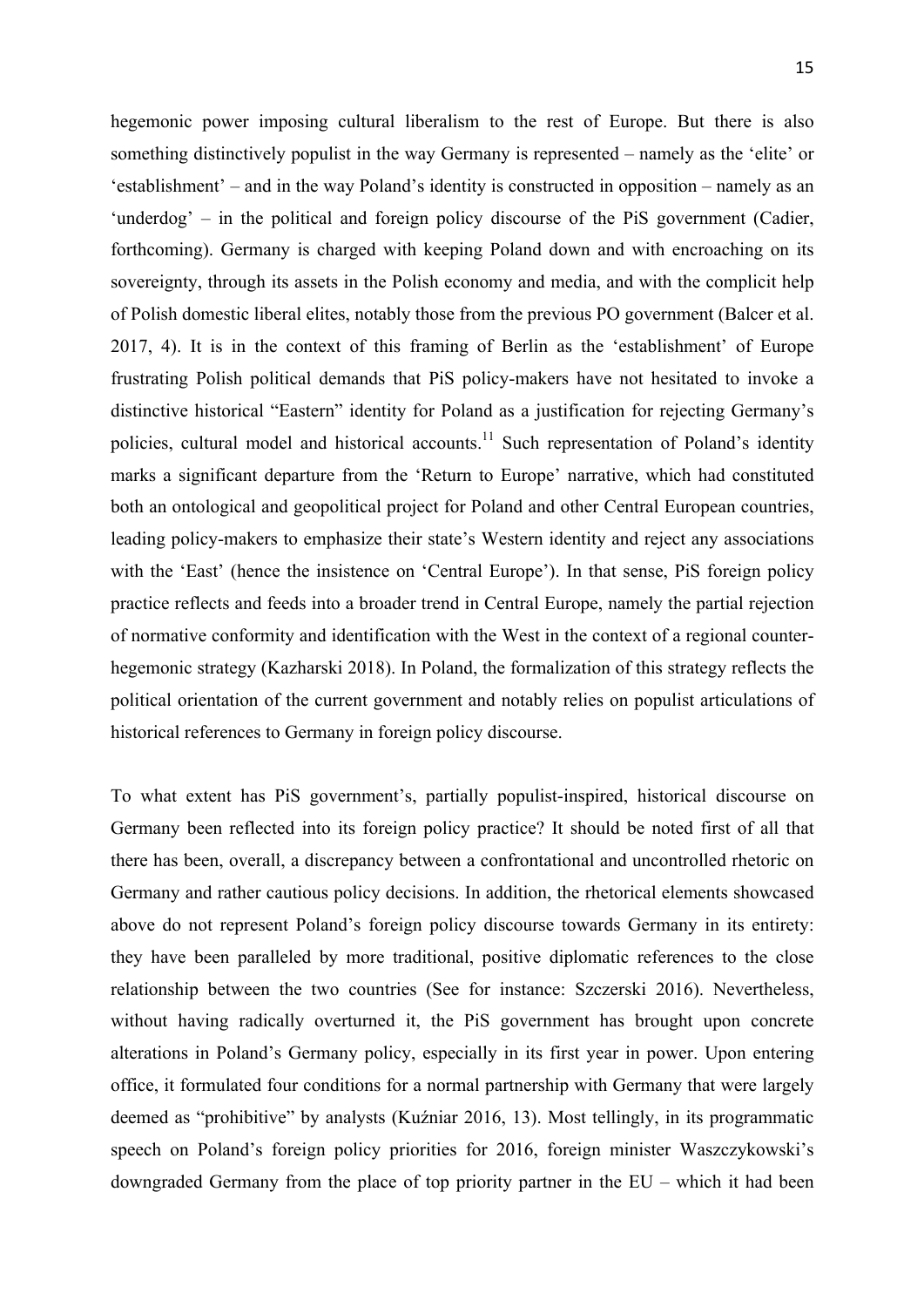occupying in Polish diplomacy since 1989 – and conferred that role, instead, to the United

Kingdom (UK) (Waszczykowski 2016). The aforementioned conditions were eventually dropped and Germany regained its place as top priority partner in the 2017 speech (in the meantime, the UK had voted to leave the EU), but these two outputs clearly illustrate PiS government's foreign policy preferences. More profoundly, as expressed by German diplomats' characterization of the PiS government as 'unresponsive' and as having 'disappointed' their own government, the bilateral relationship has deteriorated overall and reached one of its lowest point since 1989 (Buras and Janning 2018, 5). Contrary to other trends in Poland's foreign policy, such as the overprioritization of the strategic link with Washington, the direction set to policies towards Germany and the deterioration of diplomatic relations with Berlin appear not driven by changing external conditions but, rather, by the ideological orientation and political practice of the PiS government.. To be sure, the PiS government's populist and historical discourse is not the sole constituent of its positions and decisions on Germany; opposing visions on the future of the EU, responses to the migration crisis, or contentious dossiers such as NordStream 2 and the desire to break with the pro-German orientation have also played a role. But this discourse has certainly enabled and empowered this policy direction and has been reflected in diplomatic practices, with some consequences for the texture of the bilateral relationship.

#### Ukraine

Ukraine has been a top priority of Polish diplomacy since it became independent in 1991.. An independent and Western-oriented Ukraine is regarded by Polish foreign policy elites as a necessary geopolitical buffer against Russia's power in the region and as being vital for Poland's own security (Zwolski 2018, 180–81). This vision has notably lead Warsaw to be one of steadiest supporters of Ukraine's accession to NATO and the EU. Furthermore, the advent of a democratic and friendly Ukraine is central to certain ideas and self-understandings that have been informing Poland's foreign policy over the past decades, such the grand strategy project of ULB (an acronym for Ukraine, Lithuania and Belarus) coined by émigré intellectuals Juliusz Mieroszewski and Jerzy Giedroyć (Szulecki, 2015), and the recurring idea of "Prometheanism" (Kowal 2019).<sup>12</sup> Overall, in its foreign policy decisions or in multilateral forums such as the EU or NATO, the PiS government has re-affirmed rather than put into question the traditional Polish geopolitical vision of Ukraine. But its domestic remembrance policy has spilled over its diplomatic relations with Kyiv, which have been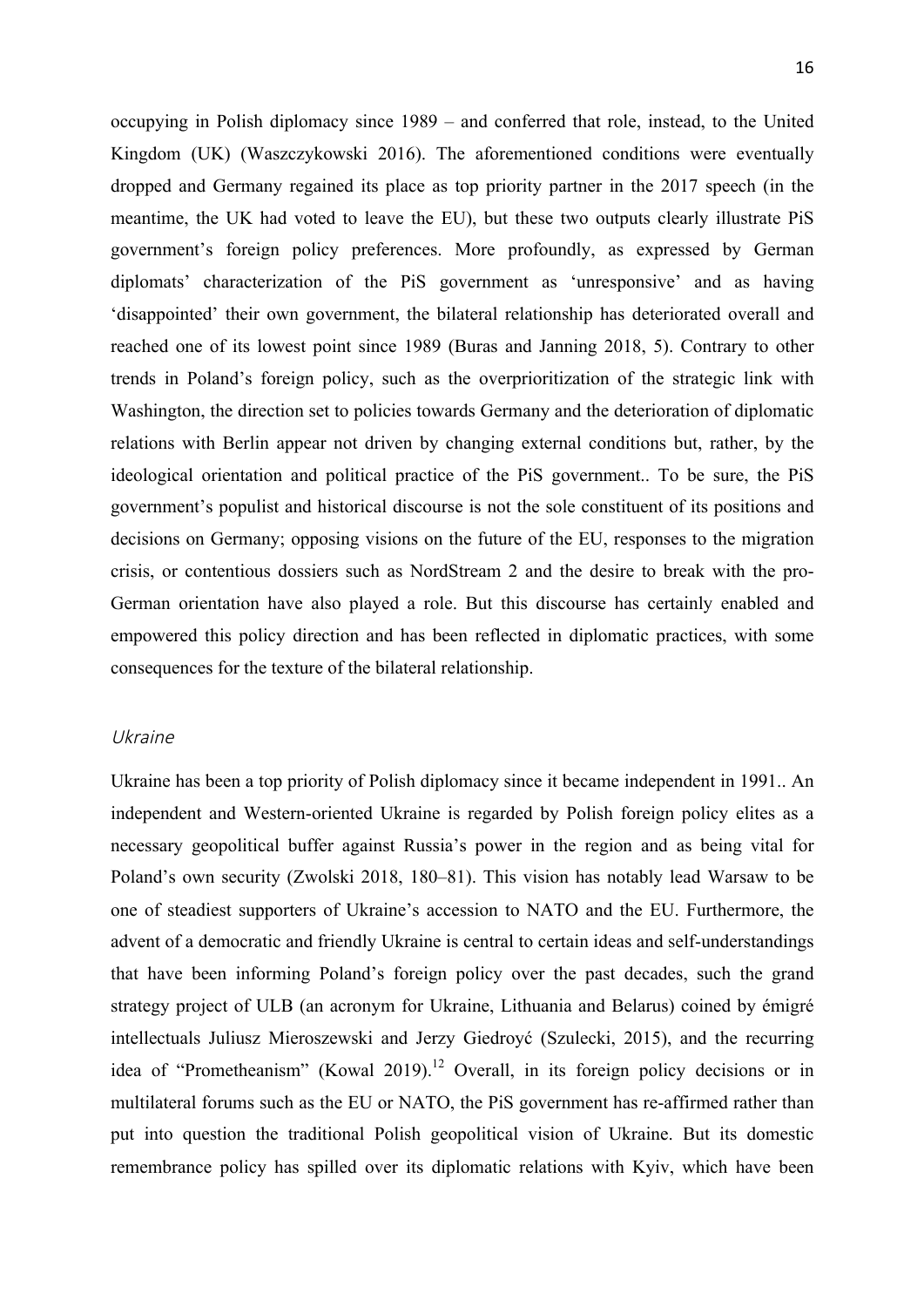marked by tensions over historical memory and have seen the Promethean idea being increasingly side-lined.

An important factor prompting a rhetorical shift on Ukraine has been the tension between the ULB rationality, which purposefully brackets off historical animosities as unhelpful bygones, and PiS historical discourse in which Ukrainians are vilified as perpetrators in the same categories as German Nazis. In this relationship, the Poland's victim figure rises to prominence, as the most significant symbol of Polish martyrdom at the hands of Ukrainian nationalists is the 1943-44 Volhynia massacres, which saw some 60-100,000 Polish civilians massacred. While the scale and atrocity of these events are historically undeniable, the blending of a nationalist lens and a populist articulation of the historical underdog suffering from alien Others obscures the broader context of Polish-Ukrainian relations in which the massacre occurred. Unwilling to see Ukrainian griefs against Polish oppression as legitimate, the result of this meeting of a nationalist historical discourse and a populist denial of anything beyond own martyrdom fuels confrontation and spills over to bilateral relations in a context where Kyiv was itself adopting an uncompromising and radical posture. The resulting escalation in memory conflict between the two governments, which is analysed below on the Polish side (for an analysis of Ukraine's policies see Klymenko 2019), sharply contrast with the rather positive societal relations between the countries, as illustrated by the fact that the massive recent influx of Ukrainian labour migrants have been well integrated in Poland.

In this atmosphere where indeed on both sides of the border a nationalist perception dominates, the dynamics of radicalization cripples political dialogue. In July 2016, the Polish parliament voted on an act commemorating "all the citizens of the II Republic [of Poland] bestially murdered by Ukrainian nationalists", called the Volhynia massacres 'genocide' and established a national day of remembrance (Sejm 2016). A monument commemorating the Ukrainian Insurgent Army (UPA) in South-Eastern Poland was dismantled, triggering Kyiv's retaliation in the form of banning Polish exhumations and commemoration in Volhynia, as well as the work of Poland's IPN on Ukrainian territory as long as the monument is not rebuilt. When in October 2016 Poland's Minister of Culture and vice-PM Piotr Gliński visited Kyiv, he was unable to settle these issues with his counterpart, while IPN's deputy director emphasized that " there will be no consent" for attempts to build "triumph arches" for UPA in Poland.<sup>13</sup>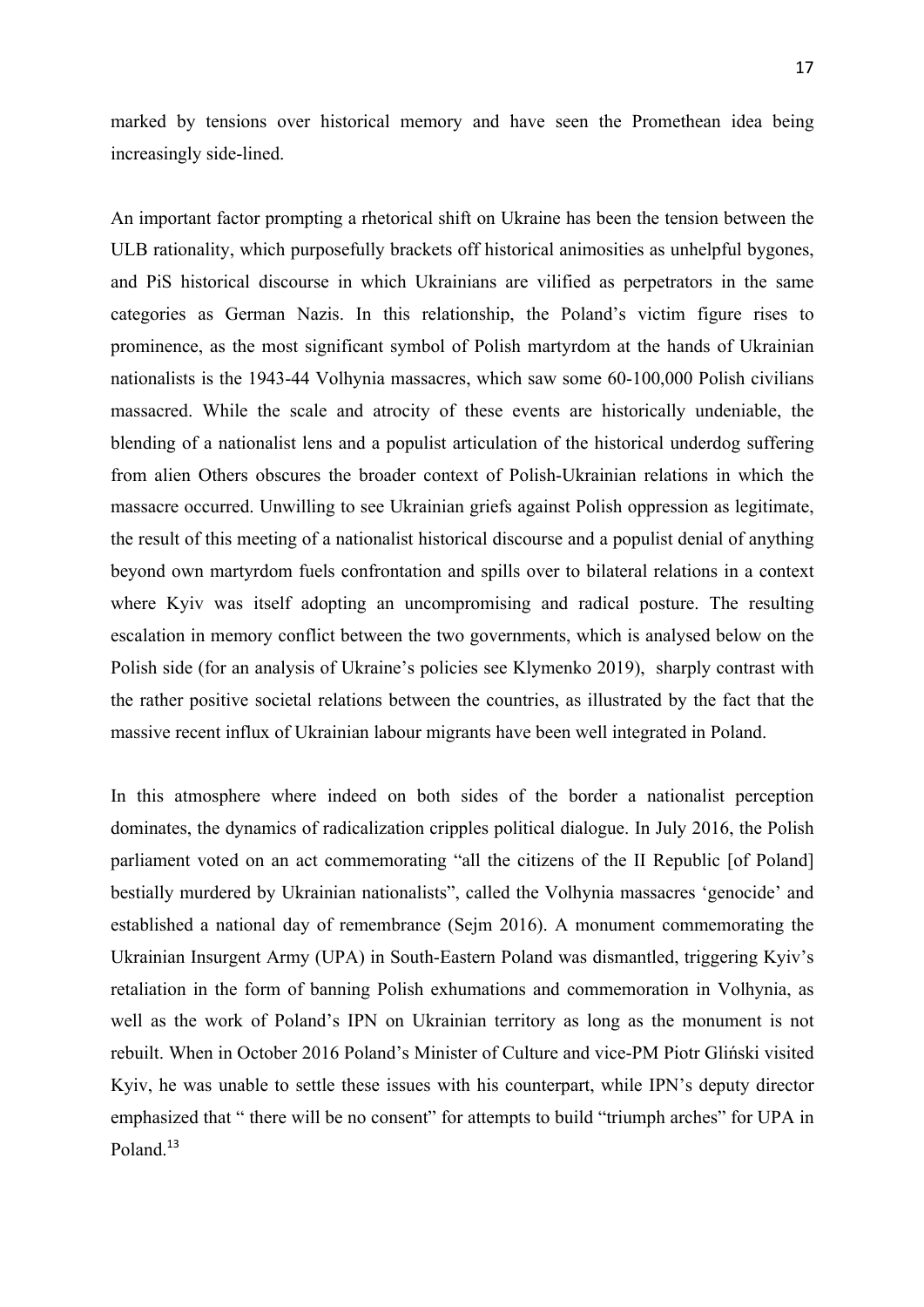PiS government emphasized martyrdom and the figure of the victim as the only legitimate one capturing the Polish experience of the wartime relations with Ukraine. Not surprisingly then, when the deputy director of the Ukrainian Institute of National Memory drew parallels between the UPA and Poland's Home Army (AK), thus putting the wartime 'perpetrators' on par with the 'heroes', Waszczykowski declared him a persona non grata in Poland and issued several travel bans, thus putting President Duda's planned visit to Kyiv in question. Essentialized historical self-identifications (as victims) and essentializing neighboring Others as (heirs to) perpetrators leads to a vicious circle in which every action of the other side is interpreted through historical-nationalist lens, thus confirming expectations and escalating distrust.

In contrast to the German dossier, we can see that the employment of these historical commonplaces is not strategic action, but habitual and "organic" in character, emerging from discursive practices rather than rational calculation. The Ukrainian MFA, echoing the historical letter issued by Polish Catholic bishops to their German counterparts in 1965 (Wigura 2012), asked for historical grievances to be dealt with in Christian fashion by "forgiving and asking for forgiveness" – a statement that was met with instant resistance from Waszczykowski.<sup>14</sup>

As a party eager to drag in some fringe right constituencies, PiS has long flirted with milieus that cherish memories of Poland's eastern Borderlands (*Kresy*), ranging from nostalgic "friends of Galicia" to more revisionist radicals. This connection pushes the question of Poland's eastern Borderlands up on the foreign policy priority list. Foreign Minister Waszczykowski used his visit to Lviv, a Polish city until the war, to accuse Ukraine of anti-Polonism and a lack of good will in bilateral relations, using the example of the treatment of the Defenders of Lwów military cemetery.<sup>15</sup>

Among these right-wing groups in particular, the historical image of "wild" Ukrainian nationalists, the vilified UPA and the ideological leader of the Organization of Ukrainian Nationalists (OUN), Stepan Bandera, are powerful and easily overwrite good neighbourly political collaboration. The rise of nationalism in Ukraine after 2014 was a seed that fell on the fertile soil of Poland's security imaginary, and the equalization of Ukrainians with 'Banderites'. Despite clear nationalist and conservative credentials, these groups and by consequence, much of PiS mainstream, follows discursive tropes disseminated by Communist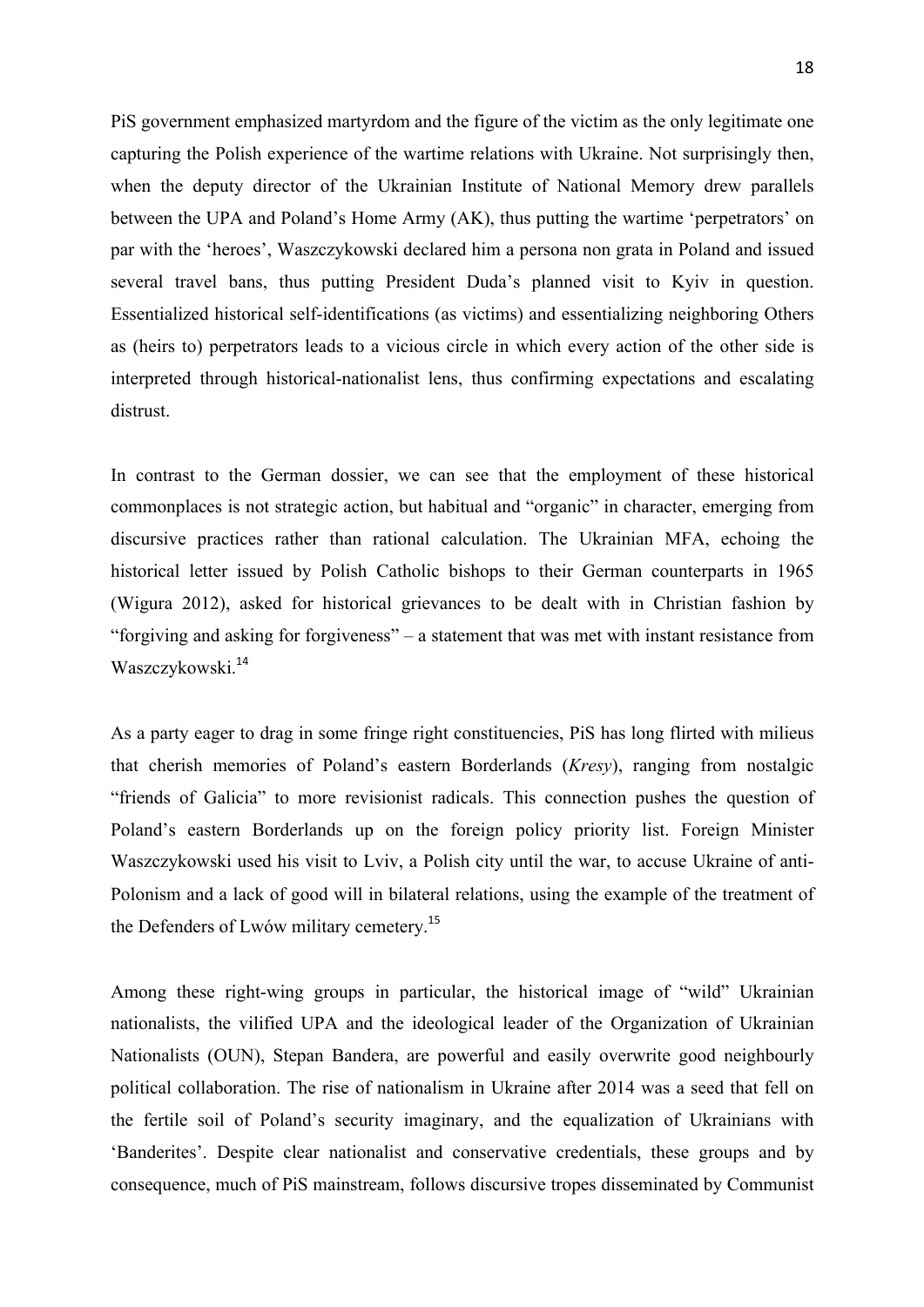propaganda, which exploited the figure of the Ukrainian nationalist insurgent for its own purposes. The amendment of the IPN Act in 2018, apart from the 'Holocaust clause' in Article 51, also included a change to Article 2, which added crimes against Polish citizens committed by "Ukrainian nationalists".<sup>16</sup> While in 2019 it was declared unconstitutional and void by Poland's Constitutional Tribunal and blocked by the President, it caused a recurring controversy in Ukrainian media and among Ukrainian historians and policymakers.

In spite of its radical rhetoric however, the PiS government has not fundamentally altered Poland's foreign policy when it comes to Ukraine. Warsaw has continued to advocate Ukraine's accession to the EU and NATO (in these multilateral forums especially), provide the country with economic support, and be actively engaged in initiatives condemning the 2014 annexation of Crimea and the Russian invasion of Eastern Ukraine.<sup>17</sup> Symbolically, the PiS government has also carried forward and concretised the project of establishing a joint Polish-Lithuanian-Ukrainian brigade. However, diplomacy has at times been hijacked by domestic political considerations over historical memory. In the direct and unpredictable style that characterizes populist leadership, PiS representatives did not hesitate to make statements contradicting the policy pursued. For instance, during a meeting with a right-wing discussion club, the deputy MFA Jan Parys stated that "it is not the case that the existence of Ukraine is a condition for a free Poland … Ukraine needs Poland, Poland can very well do without Ukraine".<sup>18</sup> Similarly, invoking the example of Greece's policies towards North Macedonia, Foreign Minister threatened to veto Ukraine's hypothetical future accession to the EU unless Kyiv changes course in its memory policies.<sup>19</sup> Thus, overall, while Poland's economic and security relations with Ukraine remain relatively smooth, the contention around historical matters has undermined the broader political climate since 2016, "disorganizing Polish-Ukrainian relations" as a think tank expert noted (cited in: Szoszyn 2017).

## **Conclusion**

Through an analysis of the case of Poland under the rule of the PiS government, this article has provided some insights on the relationship between populism, historical discourse, and foreign policy. We have found a clear overlap between the political logic of articulation of populism and the historical discourse of the PiS government. On the one hand, the structure of the latter clearly reflects that of the former in its Manichean, dichotomous and moralistic components. This is notably exemplified by the redefinition and totalization of the categories of victims, heroes and perpetrators in PiS historical discourse. The victim figure especially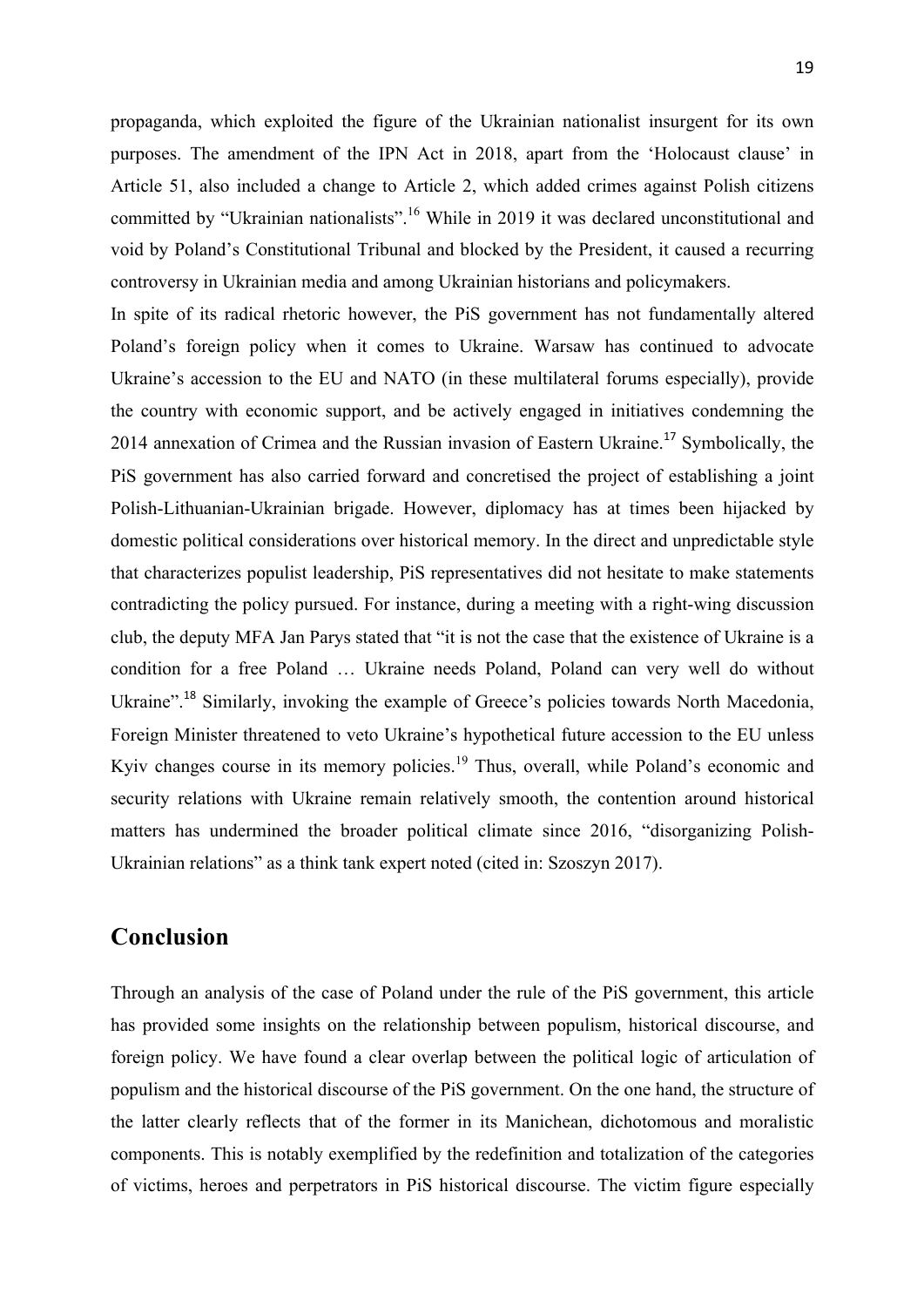has become central to PiS domestic populist politics. This is made possible in the Polish context by the broad resonance and unquestionability of national martyrdom (Sitnicka 2019). But this also tends to confirm the links between populism and victimization that have started to receive attention elsewhere: just as re-elaborations of collective memories towards victimization appear to create cultural opportunity structures favorable for the rise of populism (Caramani and Manucci 2019), we can expect populist governments to have a greater tendency to emphasize victimization in their historical policy.

On the other hand, the PiS government has often mobilized historical representations, symbols and narratives in its populist articulatory practice of creating an internal frontier, othering the elites and interpellating the popular subject as underdog. The castigation of liberal elites as undermining national strength by promoting a 'pedagogy of shame' about the past, the likening of these elites to historical foes or perpetrators such as Nazi Germany and the Communist regime, the invocation of the mythology around the heroic martyrdom of Poles and the political slogan of Poland 'raising from its knees' on the European scene all provide potent examples in that sense. These findings on how populism translate into a specific approach to memory politics would, of course, benefit from being tested in other national contexts, but they tend to indicate that, just as foreign policy (Wojczewski 2019), historical policy can constitute a terrain for populist articulatory practice and the (re)production of a collective identity of the people.

The shift in historical and foreign policy discourses under the PiS government has been especially salient when it comes to Germany and Ukraine. The patterns by which PiS populist articulation of historical representations has permeated foreign policy discourse as well as the implications in terms of foreign policy practice and outcomes have varied, however. In the case of Ukraine, the implications have been limited. The remembrance policy of the PiS government and correlated domestic political considerations have, along with Kyiv's own confrontational posture in memory politics, indirectly impinged on the bilateral relationship, complicating diplomatic and political dialogue. Yet, this has not led to a re-definition of Poland's national interest or foreign policy identity nor to a re-consideration of Poland's policies towards and support to Ukraine – an independent and West-oriented Ukraine continues to be regarded by most mainstream policymakers in Warsaw as a geopolitical barrier against Russia's threat and as a necessary condition for Polish national security. In the case of Germany by contrast, the mobilization of historical representations in PiS foreign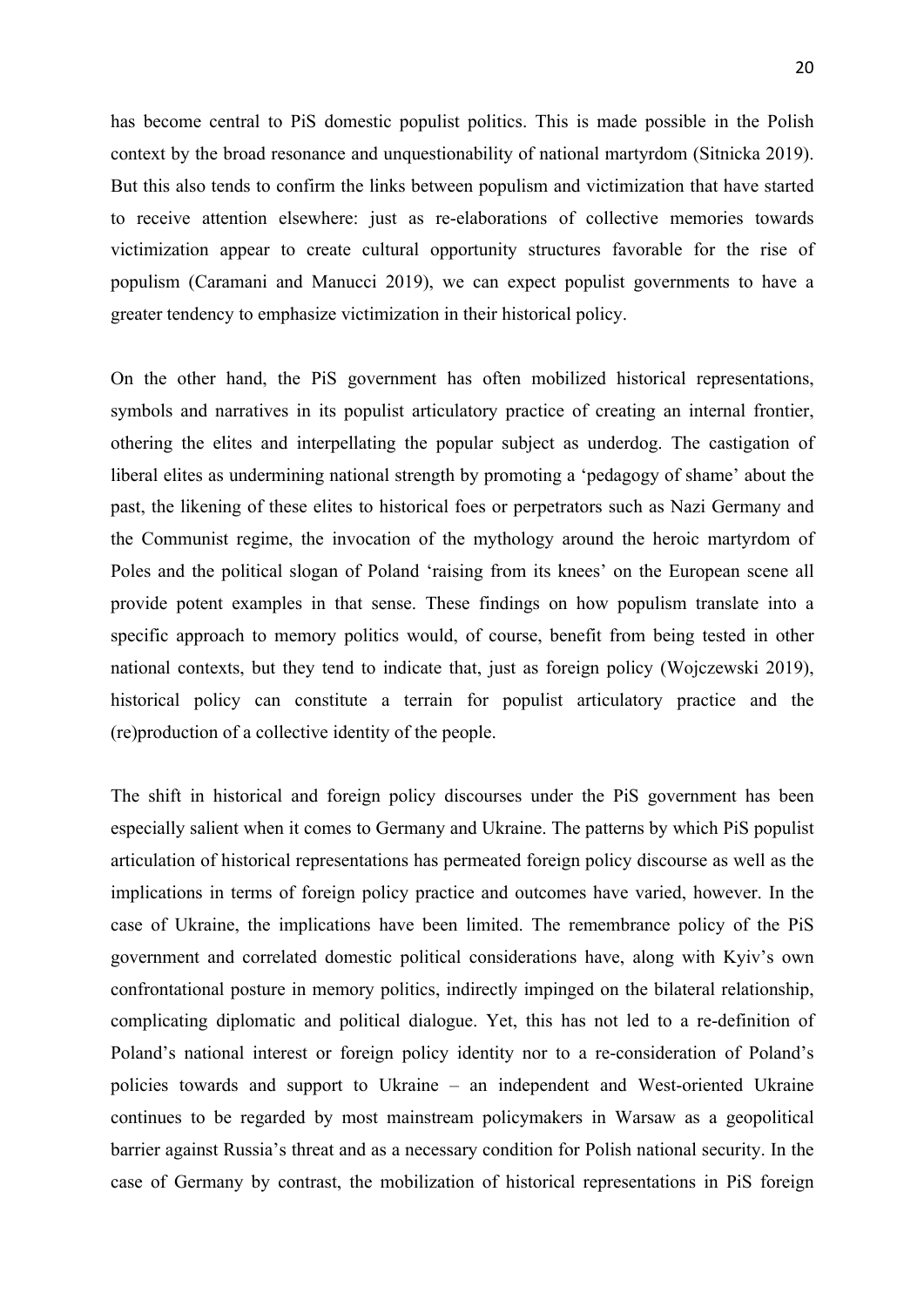policy discourse has not only been the mark of diplomacy serving as transmission belt it domestic remembrance policy, but also more profoundly a function of its populist political project and of its foreign policy strategy. The PiS government has largely articulated Poland's identity against Germany - framing the latter as a power or establishment frustrating Polish demands in Europe - and has utilized historical references to World War II to claim moral superiority as victim/underdog - especially in response to the controversies around Poland's refusal to welcome Muslim migrants. Without having driven or determined in and by itself foreign policy choices, this discourse has accompanied and maybe enabled a partial change of direction in Poland's policy towards Germany as well as a deterioration of diplomatic relations. As hinted by discourse theories in foreign policy, PiS populist articulation and historical discourse could have more long-term effects on policies if it durably installs new representations of Self and Other.

Beyond the case of relations with – and policies towards – Ukraine and Germany, another important and concrete policy outcome was the international controversy around the IPN Act amendment of 2018, which attempted to institutionalize Polish victimhood, erase the remembrance of complicity in Jew-killing, and pave the way for a heroic grand narrative at home and abroad. The poorly prepared legislation and the broader rhetoric surrounding it, led to an important international controversy which hurt Poland's image abroad and made it vulnerable to attacks by other actors eager to promote their own revisionist historical policy, most importantly Vladimir Putin. The former director of Warsaw's POLIN Museum of the History of Polish Jews, who was forced to step down after a year-long stand-off with the PiS Minister of Culture who attempted to take over yet another critical and unruly historical institution, suggested that the damage done to Poland's international reputation as related to the Holocaust and World War II remembrance "makes it unprepared for the kinds of attacks" that Moscow had launched (Dariusz Stola cited in Tygodnik Powszechny 2020).

Our analysis has shed light on how populist politics and its ramifications in historical discourse can affect foreign policy. More than translating into a clear and concrete foreign policy program, populism as a political practice spills over foreign policy and feeds a proclivity to over-prioritize domestic politics, engage in undiplomatic diplomacy and indulge in conspiracy theories (Cadier 2019a). This tendency was particularly visible in the recurring domestic struggle that PiS politicians led against what they dubbed a "pedagogics of shame",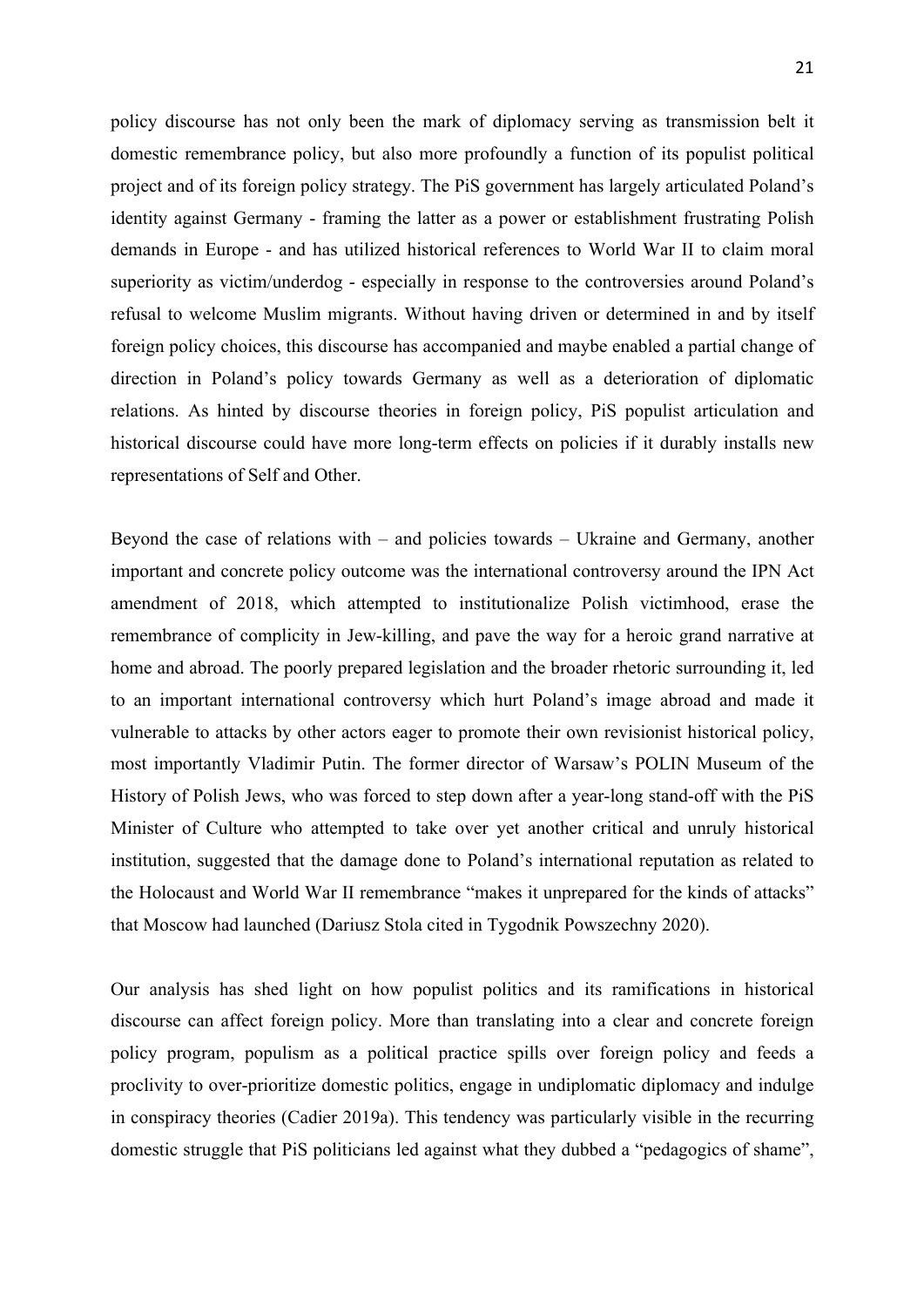or as we would see it – a critical approach to recent Polish history – of which the IPN Act was the most important, but by no means the only example.

In its historical discourse on – and policies towards – Ukraine and Germany, the PiS government has also clearly sought to target – and distinguish itself from – its political opponents of the PO. All governments mobilize historical strategic narratives in foreign policy and populists are not necessarily expected to have a greater proclivity in that regard, but they are likely to have a greater tendency to gear these narratives against their own domestic political opponents. The impact of the historical policy of the PiS government on Polish foreign policy has been mainly evidenced through direct and abrasive – probably often uncontrolled and maybe sometimes unplanned – statements. Populists disregard for norms of 'appropriate' political behavior as a mean to represent the 'people' and oppose the ways of the 'elite' (Moffitt and Tormey 2014) is likely to find a particular resonance when it comes to memory politics with other states and diplomatic relations more generally. In a leaked document, the Polish MFA acknowledges that Poland's international reputation has been damaged, but attributes this outcome to a "lack of understanding" of foreign observers about Polish internal developments and to their reliance on "the opinions of intellectuals and politicians associated with the opposition" (Wieliński 2018).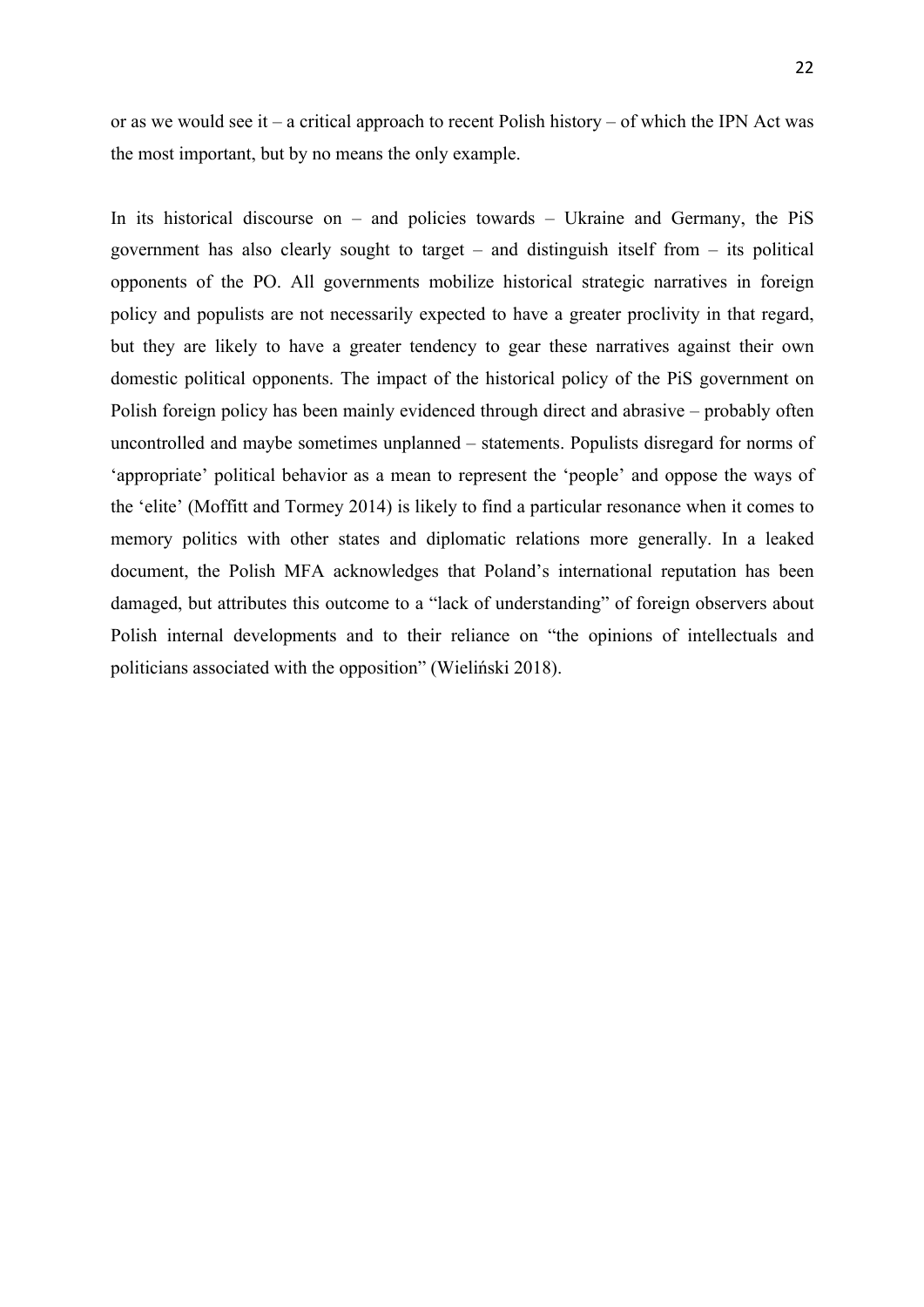On behalf of all authors, the corresponding author states that there is no conflict of interest.

## **REFERENCES**

- Balcer, Adam, Piotr Buras, Grzegorz Gromadzki, and Eugeniusz Smolar. 2017. *In a Clinch - The European Policy of the PiS Government*. Warsaw: Batory Foundation.
- BBC. 2018. 'Polish Leader Apologises to Expelled Jews', 8 March 2018, https://www.bbc.com/news/world-europe-43330963.
- Bucholc, Marta and Maciej Komornik (2019) 'The Polish 'Holocaust Law' revisited: The Devastating Effects of Prejudice-Mongering'. *Cultures of History Forum*, 19 Febuary 2019, https://www.cultures-of-history.uni-jena.de/politics/poland/the-polishholocaust-law-revisited-the-devastating-effects-of-prejudice-mongering/
- Buras, Piotr, and Josef Janning. 2018. 'Divided at the Centre: Germany, Poland, and the Troubles of the Trump Era'. *European Council on Foreign Relations*, 19 December 2018, https://www.ecfr.eu/publications/summary/divided at the centre germany poland a nd the troubles of the trump era.
- Cadier, David. 2019a. 'How Populism Spills Over Into Foreign Policy'. *Carnegie Europe*, 30 January 2019, https://carnegieeurope.eu/strategiceurope/78102.

———. 2019b. 'The Geopoliticisation of the EU's Eastern Partnership'. *Geopolitics* 24(1): 71–99.

——— 'Populism, Political Practice and Foreign Policy: the Case of Poland's Law and Justice Government'. *Unpublished manuscript*

- Caramani, Daniele, and Luca Manucci. 2019. 'National Past and Populism: The Re-Elaboration of Fascism and Its Impact on Right-Wing Populism in Western Europe'. *West European Politics* 42(6): 1159–87.
- Charnysh, Volha, and Evgeny Finkel. 2018. 'Poland's New Holocaust Law Is Just the Latest Attempt to Officially Redefine Its History'. *Washington Post*, 3 February 2018, https://www.washingtonpost.com/news/monkey-cage/wp/2018/02/03/polands-newholocaust-law-is-just-the-latest-attempt-to-officially-redefine-its-history.
- Chryssogelos, Angelos. 2017. 'Populism in Foreign Policy'. *Oxford Research Encyclopedia of Politics*. http://politics.oxfordre.com/view/10.1093/acrefore/9780190228637.001.0001/acrefore -9780190228637-e-467.
- Cleen, Benjamin De, and Yannis Stavrakakis. 2017. 'Distinctions and Articulations: A Discourse Theoretical Framework for the Study of Populism and Nationalism'. *Javnost - The Public* 24(4): 301–19.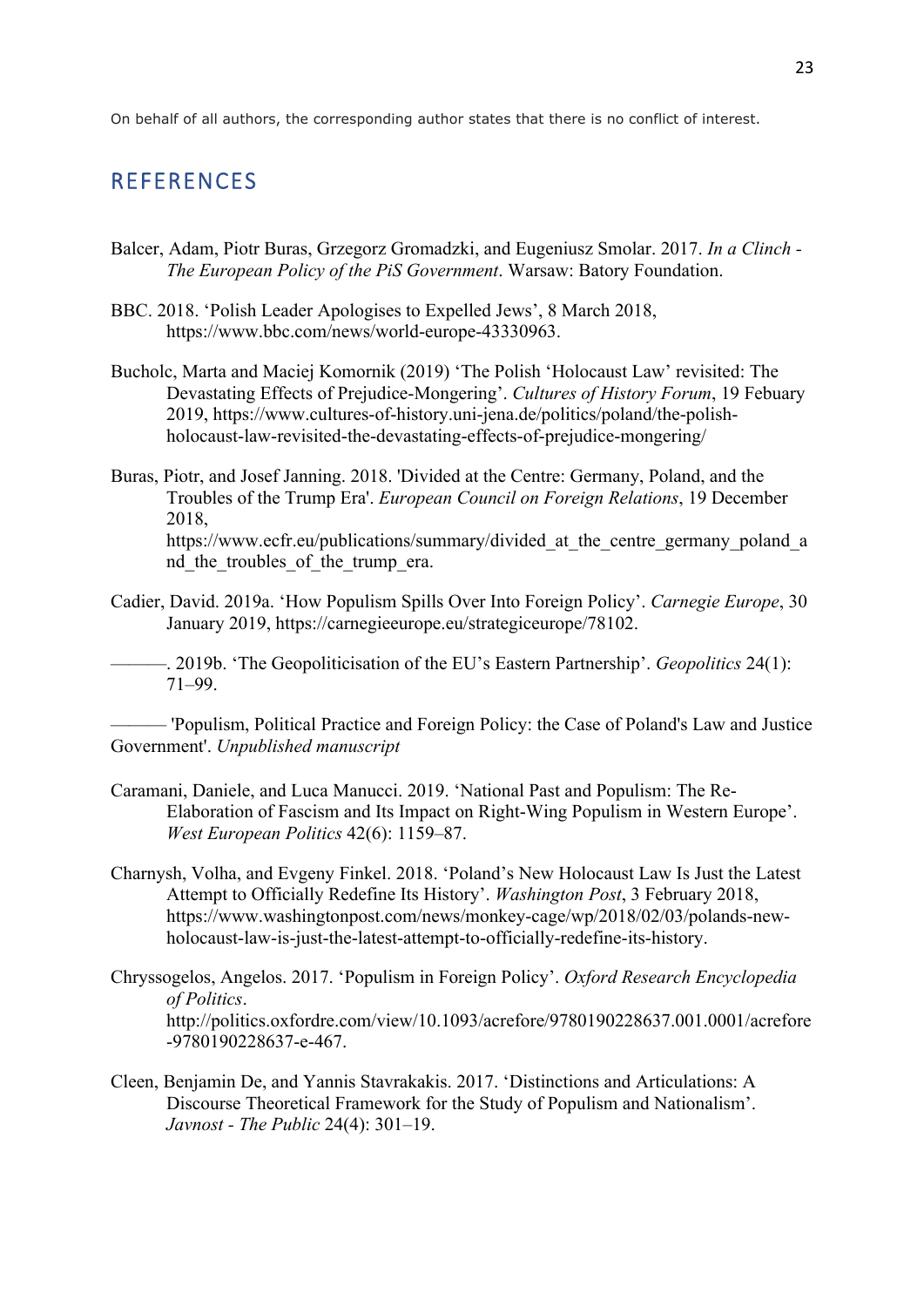- Doty, Roxanne Lynn. 1993. 'Foreign Policy as Social Construction: A Post-Positivist Analysis of U.S. Counterinsurgency Policy in the Philippines'. *International Studies Quarterly* 37(3): 297-320.
- Duda, Andrzej. 2015a. 'Andrzej Duda o Polityce Zagranicznej: Będą Głębokie Korekty (Interview)'. *Wiadomości*, 5 August 2018, https://wiadomosci.wp.pl/andrzej-duda-opolityce-zagranicznej-beda-glebokie-korekty-6027724287337089a.
	- ———. 2015b. 'Orędzie Prezydenta RP Andrzeja Dudy Przed Zgromadzeniem Narodowym', *Speech by the President of Poland*, 6 August 2015, https://www.prezydent.pl/aktualnosci/wypowiedzi-prezydentarp/wystapienia/art,1,oredzie-prezydenta-rp-andrzeja-dudy-przed-zgromadzeniemnarodowym.html.

———. 2015c. 'Wystąpienie Prezydenta Podczas Obchodów 45. Rocznicy Grudnia '70'. *Speech by the President of Poland*, 17 December 2015, https://www.prezydent.pl/aktualnosci/wypowiedzi-prezydentarp/wystapienia/art,21,wystapienie-prezydenta-podczas-obchodow-45-rocznicygrudnia-70.html.

- Dunn, Kevin C., and Iver B. Neumann. 2016. *Undertaking Discourse Analysis for Social Research*. University of Michigan Press.
- Halbwachs, Maurice. 1992. *On Collective Memory*. University of Chicago Press.
- Hansen, Lene. 2006. *Security as Practice: Discourse Analysis and the Bosnian War*. London; New York: Routledge.
- Harper, Jo. 2018. *Poland's Memory Wars: Essays on Illiberalism*. Budapest ; New York: Central European University Press.
- Houghton, David Patrick. 1996. 'The Role of Analogical Reasoning in Novel Foreign-Policy Situations'. *British Journal of Political Science* 26(4): 523–52.
- Howarth, David, Aletta J. Norval, and Yannis Stavrakakis. 2000. *Discourse Theory and Political Analysis: Identities, Hegemonies, and Social Change*. Manchester ; New York : New York: Manchester University Press.
- Howarth, David, and Yannis Stavrakakis. 2000. 'Introducing Discourse Theory and Political Analysis'. In *Discourse Theory and Political Analysis: Identities, Hegemonies, and Social Change*, eds. David Howarth, Aletta J. Norval, and Yannis Stavrakakis. Manchester ; New York : New York: Manchester University Press, 1–23.
- Howarth, David, and Jacob Torfing. 2005. *Discourse Theory in European Politics: Identity, Policy and Governance*. Springer.
- IPN (2018) USTAWA z dnia 26 stycznia 2018 r. o zmianie ustawy o Instytucie Pamięci Narodowej – Komisji Ścigania Zbrodni przeciwko Narodowi Polskiemu, ustawy o grobach i cmentarzach wojennych, ustawy o muzeach oraz ustawy o odpowiedzialności podmiotów zbiorowych za czyny zabronione pod groźbą kary (Dz.U.2018.369 z dnia 14.02.2018), https://ipn.gov.pl/pl/oipn/ustawa/24216,Ustawa.html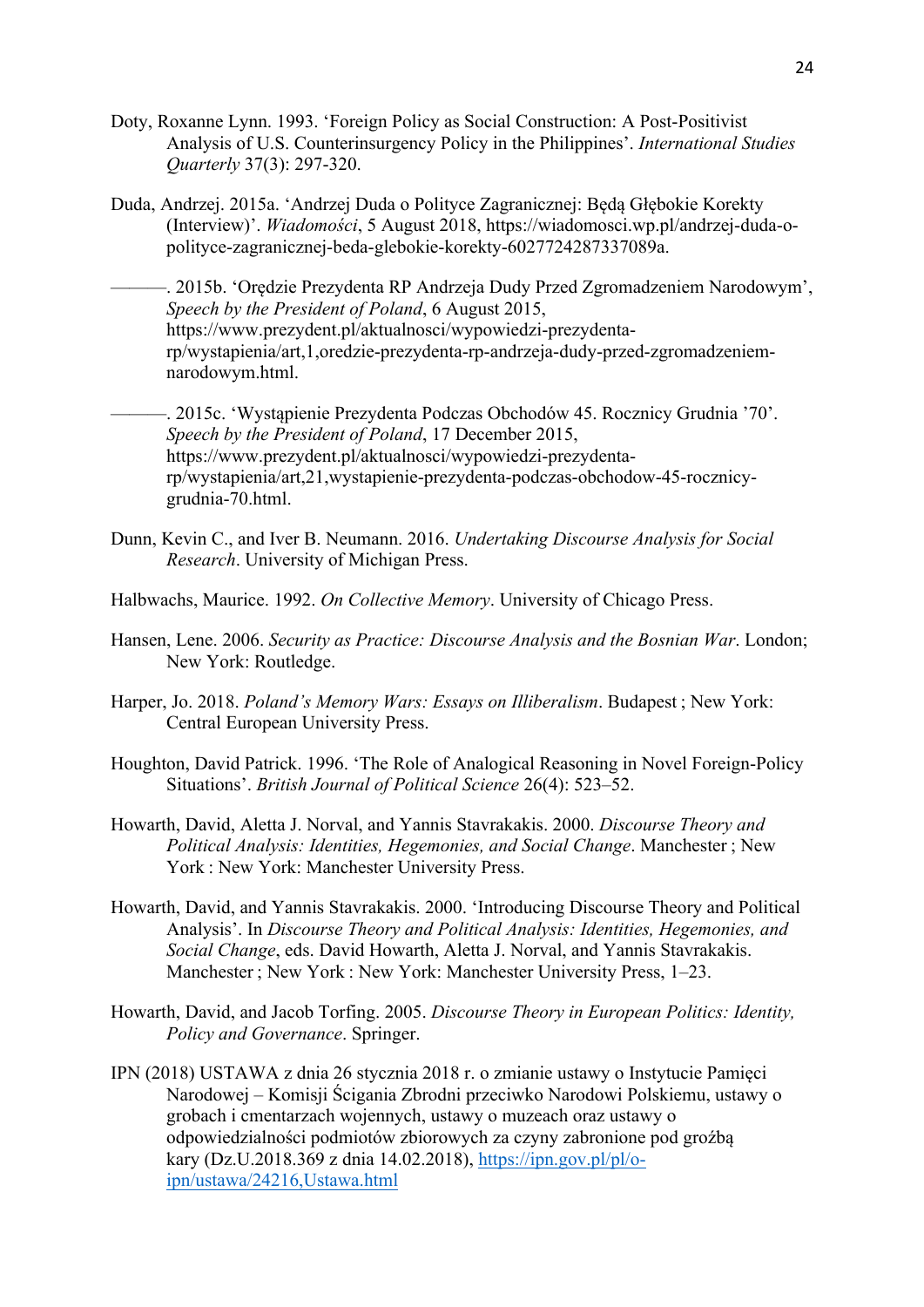Janicki, Mariusz, and Wiesław Władyka. 2015. 'Władcy Historii'. *Polityka* 39(3028): 24–27.

- Jørgensen, Marianne W., and Louise Phillips. 2002. *Discourse Analysis as Theory and Method*. 1 edition. London ; Thousand Oaks, Calif: SAGE Publications Ltd.
- Kazharski, Aliaksei. 2018. 'The End of "Central Europe"? The Rise of the Radical Right and the Contestation of Identities in Slovakia and the Visegrad Four'. *Geopolitics* 23(4): 754–80.
- Khong, Yuen Foong. 1992. *Analogies at War: Korea, Munich, Dien Bien Phu, and the Vietnam Decisions of 1965*. Princeton, N.J.: Princeton University Press.
- Klymenko, Lina. 2019. 'Forging Ukrainian National Identity through Remembrance of World War II'. *National Identities* 0(0): 1–18.
- Kurska, Jolanta. 2016. 'Quo vadis, Polonia ?' *La Vie des idées*, 22 June 2016, http://www.laviedesidees.fr/Quo-vadis-Poloniae.html.

Kuzniar, Roman. 2009. *Poland's Foreign Policy after 1989*. Warsaw: Budrich UniPress Ltd.

Kuźniar, Roman. 2016. 'Retreat from the Polish Raison d'Etre or National Interest'. *Ruch Prawniczy, Ekonomiczny i Socjologiczny* 78(4): 5–16.

Laclau, Ernesto. 2005a. *On Populist Reason*. Reprint edition. London New York: Verso.

———. 2005b. 'Populism: What's in a Name?' In *Populism and the Mirror of Democracy*, ed. Francisco Panizza. London: Verso, 32–49.

- Laclau, Ernesto, and Chantal Mouffe. 2001. *Hegemony and Socialist Strategy: Towards a Radical Democratic Politics*. 2nd edition. London; New York: Verso.
- Lebow, Richard Ned, Wulf Kansteiner, and Claudio Fogu. 2006. *The Politics of Memory in Postwar Europe*. Duke University Press.
- Longhurst, Kerry. 2013. 'Where from, Where to? New and Old Configurations in Poland's Foreign and Security Policy Priorities'. *Communist and Post-Communist Studies* 46(3): 363–72.
- Mazzini, Mateusz. 2018. 'Poland's Right-Wing Government Is Rewriting History with Itself as Hero'. *Washington Post*, 27 February 2018, https://www.washingtonpost.com/news/monkey-cage/wp/2018/02/27/polands-rightwing-government-is-rewriting-history-with-itself-as-hero.
- Mink, Georges. 2017. 'Les historiens polonais face à l'expérience de la « démocratie illibérale »'. *Histoire@Politique* n° 31(1): 36–45.
- Moffitt, Benjamin, and Simon Tormey. 2014. 'Rethinking Populism: Politics, Mediatisation and Political Style'. *Political Studies* 62(2): 381–97.

Mudde, Cas. 2004. 'The Populist Zeitgeist'. *Government and Opposition* 39(4): 541–63.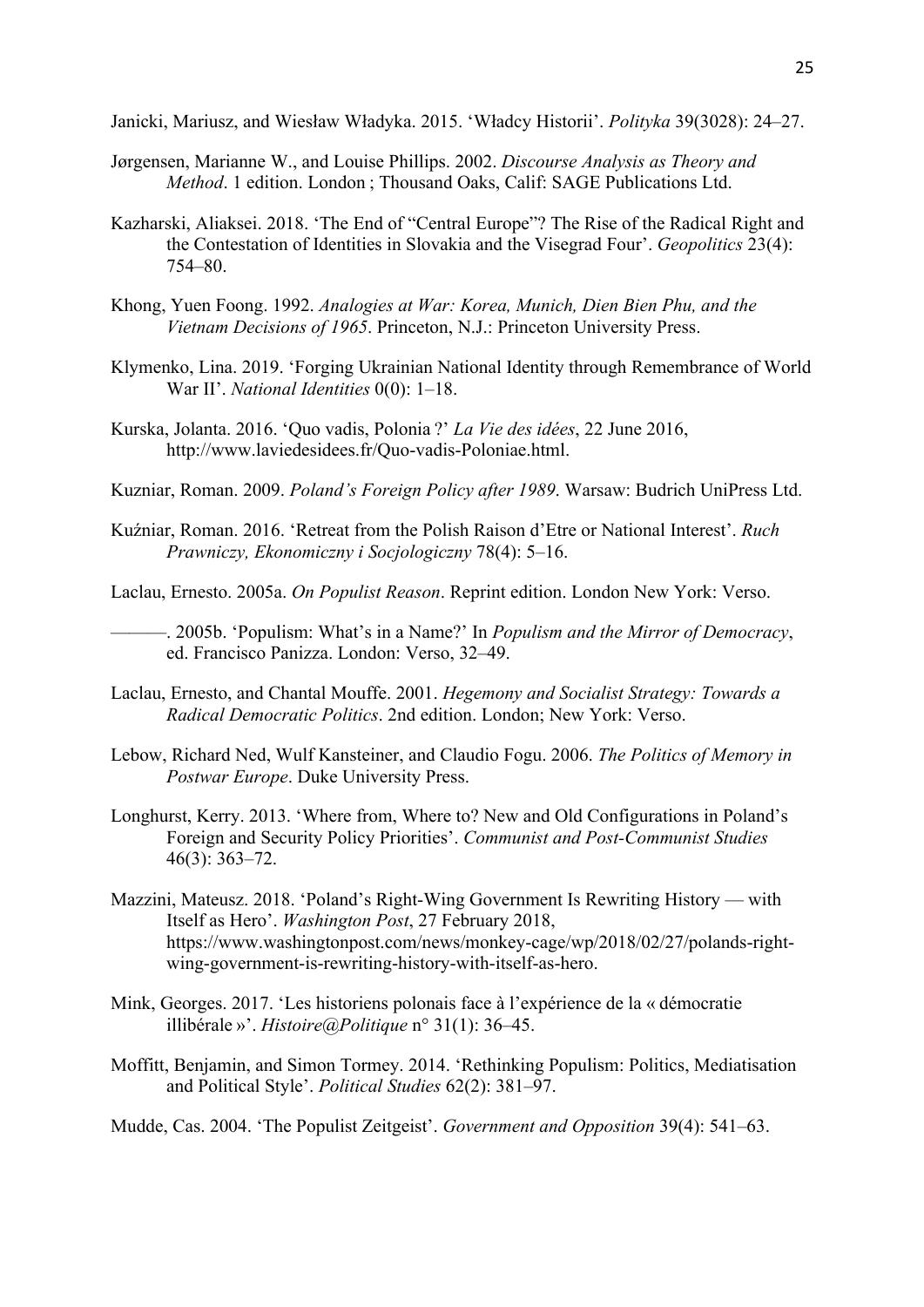- Müller, Jan-Werner. 2002. 'Introduction: The Power of Memory, the Memory of Power and the Power over Memory'. In *Memory and Power in Post-War Europe*, ed. Jan-Werner Muller. Cambridge: Cambridge University Press, 1–36.
	- ———. 2016. *What Is Populism?* Philadelphia: University of Pennsylvania Press.
- Plagemann, Johannes, and Sandra Destradi. 2019. 'Populism and Foreign Policy: The Case of India'. *Foreign Policy Analysis* 15(2): 283–301.
- 'Poland Revives German War Reparations Demand'. 2017. *euractiv.com*, 3 August 2017, https://www.euractiv.com/section/justice-home-affairs/news/poland-revives-germanwar-reparations-demand.
- 'Poland's Holocaust Law Seeks to Weaponize Memory'. 2018. *Bloomberg*, 1 February 2018, https://www.bloomberg.com/opinion/articles/2018-02-01/poland-s-holocaust-lawseeks-to-weaponize-memory.
- Rooduijn, M. et al. 2019. *The PopuList: An Overview of Populist, Far Right, Far Left and Eurosceptic Parties in Europe*. http://www.popu-list.org.
- Sejm. 2016. 'Uchwała Sejmu w sprawie oddania hołdu ofiarom ludobójstwa dokonanego przez nacjonalistów ukraińskich na obywatelach II RP w latach 1943–1945', 22 July 2016, http://www.sejm.gov.pl/Sejm8.nsf/komunikat.xsp?documentId=2D76E3019FA691C3 C1257FF800303676
- Siddi, Marco, and Barbara Gaweda. 2019. 'The National Agents of Transnational Memory and Their Limits: The Case of the Museum of the Second World War in Gdańsk'. *Journal of Contemporary European Studies* 27(2): 258–71.
- Sikorski, Radosław. 2011. 'Poland and the Future of the European Union', Speech by the Foreign Minister of Poland, 28 November 2011, Berlin
- Stanley, Ben. 2008. 'The Thin Ideology of Populism'. *Journal of Political Ideologies* 13(1): 95–110.
- Stanley, Ben, and Mikolaj Czesnik. 2019. 'Populism in Poland: A Comparative Perspective'. In *Populism Around the World*, ed. Daniel Stockemer. Cham: Springer, 67–87.
- Stavrakakis, Yannis. 2017. 'Populism and Hegemony'. In *The Oxford Handbook of Populism*, eds. Cristóbal Rovira Kaltwasser, Paul Taggart, Paulina Ochoa, and Pierre Ostiguy. , 535–54. https://www.oxfordhandbooks.com/view/10.1093/oxfordhb/9780198803560.001.0001 /oxfordhb-9780198803560-e-2 (June 10, 2019).
- Stavrakakis, Yannis, and Giorgos Katsambekis. 2014. 'Left-Wing Populism in the European Periphery: The Case of SYRIZA'. *Journal of Political Ideologies* 19(2): 119–42.
- Subotić, Jelena. 2016. 'Narrative, Ontological Security, and Foreign Policy Change'. *Foreign Policy Analysis* 12(4): 610–27.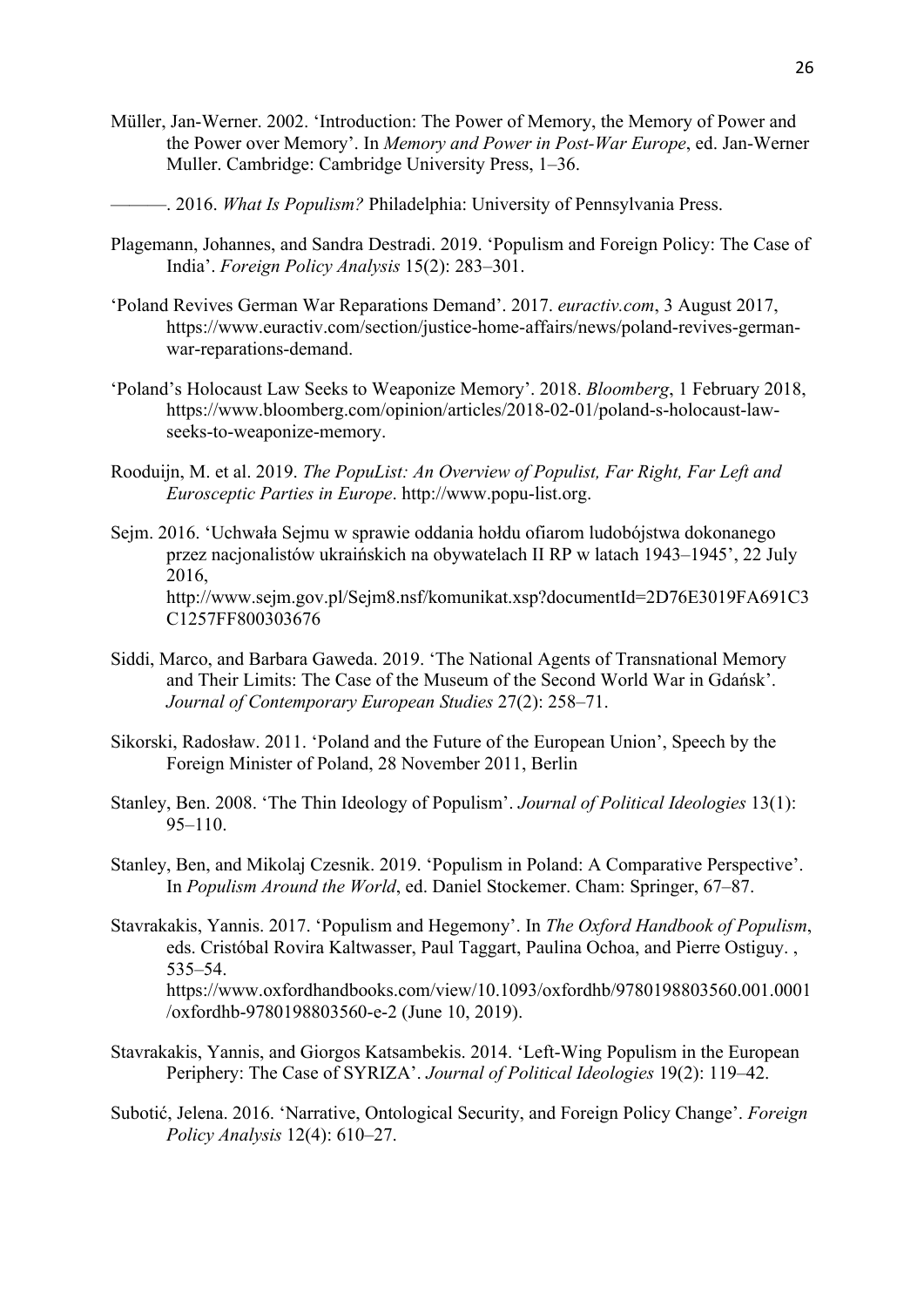- Szczerbiak, Aleks. 2017. 'An Anti-Establishment Backlash That Shook up the Party System? The October 2015 Polish Parliamentary Election'. *European Politics and Society* 18(4): 404–27.
- 'Szczerski: Niemcy, nasz pierwszy partner'. 2016. *Rzeczpospolita*, 10 June 2016, https://www.rp.pl/Swiat/306099888-Szczerski-Niemcy-nasz-pierwszy-partner.html.
- Szoszyn, Rusłan. 2017. 'Polskie ekshumacje wciąż zakazane'. *Rzeczpospolita*, 26 October 2017, https://www.rp.pl/Polityka/310269815-Polskie-ekshumacje-wciazzakazane.html.
- Szulecki, Kacper. 2015. 'Heretical Geopolitics of Central Europe. Dissidents Intellectuals and an Alternative European Order'. *Geoforum* 65: 25–36.
- Traba, Robert. 2009. *Przeszlosc w terazniejszosci*. Poznań: Poznanskie.

Tygodnik Powszechny. 2020. 'Resort Glińskiego i pięć milionów euro'. *Tygodnik Powszechny*, 25 February 2020, https://www.tygodnikpowszechny.pl/resortglinskiego-i-piec-milionow-euro-162285?fbclid=IwAR3PlGZj9tJnVYoZBybdodg24E7xgXmcfqWl-duhjlOJms0e-3fZ87\_iqvo

- Verbeek, Bertjan, and Andrej Zaslove. 2017. 'Populism and Foreign Policy'. In *The Oxford Handbook of Populism*, eds. Cristóbal Rovira Kaltwasser, Paul Taggart, Paulina Ochoa Espejo, and Pierre Ostiguy. Oxford University Press, 384–405. http://www.oxfordhandbooks.com/view/10.1093/oxfordhb/9780198803560.001.0001/ oxfordhb-9780198803560-e-15 (October 19, 2018).
- Vertzberger, Yaacov Y. I. 1986. 'Foreign Policy Decisionmakers As Practical-Intuitive Historians: Applied History and Its Shortcomings'. *International Studies Quarterly* 30(2): 223.
- Waever, Ole. 2002. 'Identity, Communities and Foreign Policy. Discourse Analysis as Foreign Policy Theory'. In *European Integration and National Identity: The Challenge of the Nordic States*, eds. Lene Hansen and Ole Waever. London: Routledge, 20–49.
- Waszczykowski, Witold. 2016. 'Information of the Minister of Foreign Affairs on the Polish Government's Foreign Policy in 2016', Speech by the Foreign Minister of Poland, 29 January 2016, https://www.msz.gov.pl/en/news/minister\_witold\_waszczykowski\_on\_priorities\_of\_p olish\_diplomacy (June 15, 2019).
- Wawrzyński, Patryk. 2017. 'The Government's Remembrance Policy: Five Theoretical Hypotheses'. *Polish Political Science Yearbook* 1 (46), 294-312.
- Weldes, Jutta. 1999. *Constructing National Interests: The United States and the Cuban Missile Crisis*. Unniversity of Minnesota Press.
- Weyland, Kurt. 2017. 'Populism: A Political-Strategic Approach'. In *The Oxford Handbook of Populism*, eds. Cristóbal Rovira Kaltwasser, Paul Taggart, Paulina Ochoa, and Pierre Ostiguy.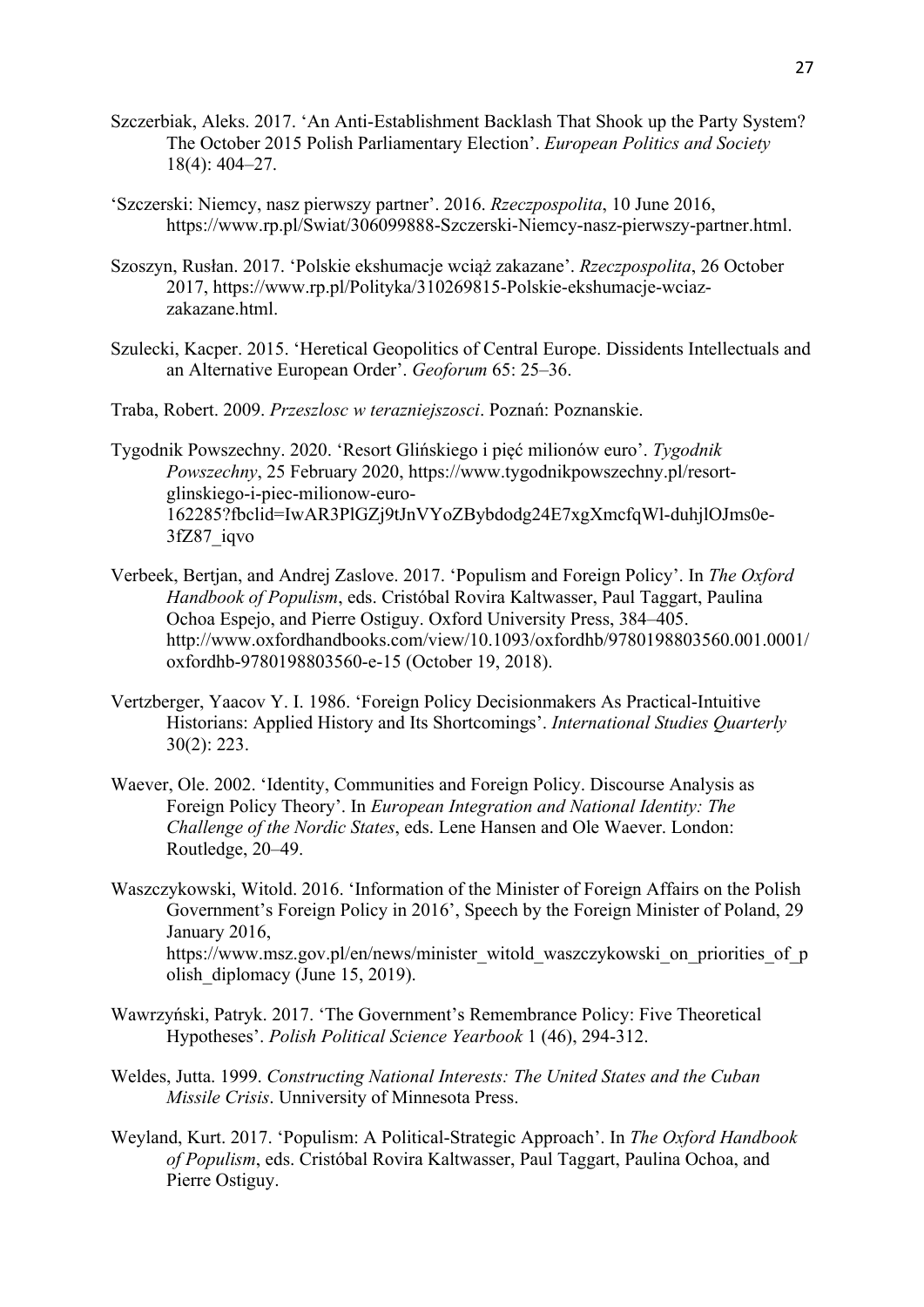https://www.oxfordhandbooks.com/view/10.1093/oxfordhb/9780198803560.001.0001 /oxfordhb-9780198803560-e-2 (June 10, 2019).

- Wieliński, Bartosz. 2018. 'Alarm MSZ ws. reputacji kraju: Polska na dnie'. *wyborcza.pl*, 22 February 2018, http://wyborcza.pl/7,75399,23054728,alarm-msz-ws-reputacji-krajupolska-na-dnie.html.
- Wojczewski, Thorsten. 2019. 'Trump, Populism, and American Foreign Policy'. *Foreign Policy Analysis*. online first.
- Zając, Justyna. 2016. *Poland's Security Policy: The West, Russia, and the Changing International Order*. London: Palgrave Macmillan.
- Żuk, Piotr. 2018. 'Nation, National Remembrance, and Education Polish Schools as Factories of Nationalism and Prejudice'. *Nationalities Papers* 46(6): 1046–62.
- Żuk, Piotr, and Paweł Żuk. 2018. 'Multimodal Analysis of the Nationalist Discourse and Historical Inspirations of the Spectacle of the Populist Right in Poland between 2015 and 2017'. *Discourse, Context & Media* 26: 135–43.
- Zwolski, Kamil. 2018. *European Security in Integration Theory: Contested Boundaries*. 1st ed. 2018 edition. New York, NY: Palgrave Macmillan.

 

following on its aforementioned dedicated webpage: "German (Nazi) concentration camp/extermination camp in the territory of German-occupied Poland". See:

https://www.msz.gov.pl/en/foreign\_policy/german\_concentration\_camps/

<sup>&</sup>lt;sup>1</sup> Russia became prominent in the historical discourse of the PiS government as of 2019 and in the context of a historical dispute over the causes of World War II and responsibility for the Holocaust largely triggered by Vladimir Putin. See: https://www.themoscowtimes.com/2020/01/28/russia-and-polands-holocaust-war-of-words-<br>in-quotes-a69066

 $\overline{P}$ <sup>2</sup> This is true, for instance, of the emphasis on Poland's martyrdom and heroism in WW2, the adherence to the totalitarian paradigm equating Nazism and Communism or the belief in a special Polish role in Europe's history (see: Siddi and Gaweda 2019, 4)

<sup>3</sup> 'Premier: nie będzie zgody na wypłatę odszkodowań z naszej strony', *PolskieRadio2*4, 05/05/2019, https://polskieradio24.pl/5/1222/Artykul/2303654,Premier-nie-bedzie-zgody-na-wyplate-odszkodowan-z-naszejstrony

 $\overline{4 \text{ For}}$  instance, in taking over the Gdansk WWII museum, which had been initially conceived by an historian close to the PO in line with the memory politics of the previous government, the PiS Deputy Minister of Culture Jarosław Sellin argued that "changes were necessary because the original exhibition purportedly adopted a German point of view" (Siddi and Gaweda 2019, 10), while the former PO leader Donald Tusk, a member of the borderland Kashubian minority, is often depicted as a Nazi in PiS-related fringe right media.

<sup>&</sup>lt;sup>5</sup> 'Podczas Okrągłego Stołu komuniści podzielili się władzą z własnymi agentami? Zybertowicz wyjaśnia', *Dziennik.pl*, 07/02/2019, available at: https://wiadomosci.dziennik.pl/polityka/artykuly/590761,zybertowiczwalesa-okragly-stol-komunisci-agenci-wladza-prl-solidarnosc.html

<sup>6 &#</sup>x27;Kaczyński do PO: "Jesteście partią zewnętrzną"', Gazeta Prawna, 09/03/2017,<br>http://www.gazetaprawna.pl/artykuly/1026095.kaczynski-do-po-partia-zewnetrzna-pis.html

<sup>&</sup>lt;sup>7</sup> 'Minister Krzysztof Szczerski proponuje wystawianie Polakom katolickich paszportów', *Newsweek Polska*, 24/04/2019, https://www.newsweek.pl/polska/minister-krzysztof-szczerski-proponuje-wystawianie-polakom-

katolickich-paszportow-to/gr2e23s<br><sup>8</sup> 'Trump and Poland: From Love to Hate in Under Nine Months', *Daily Beast*, 03/09/2018,<br>https://www.thedailybeast.com/trump-and-poland-from-love-to-hate-in-under-nine-months

 $\frac{9}{10}$  See: https://www.msz.gov.pl/en/foreign\_policy/german\_concentration\_camps/<br><sup>10</sup> For instance, in replacement of the expression 'Polish death camp', the Polish MFA has proposed the